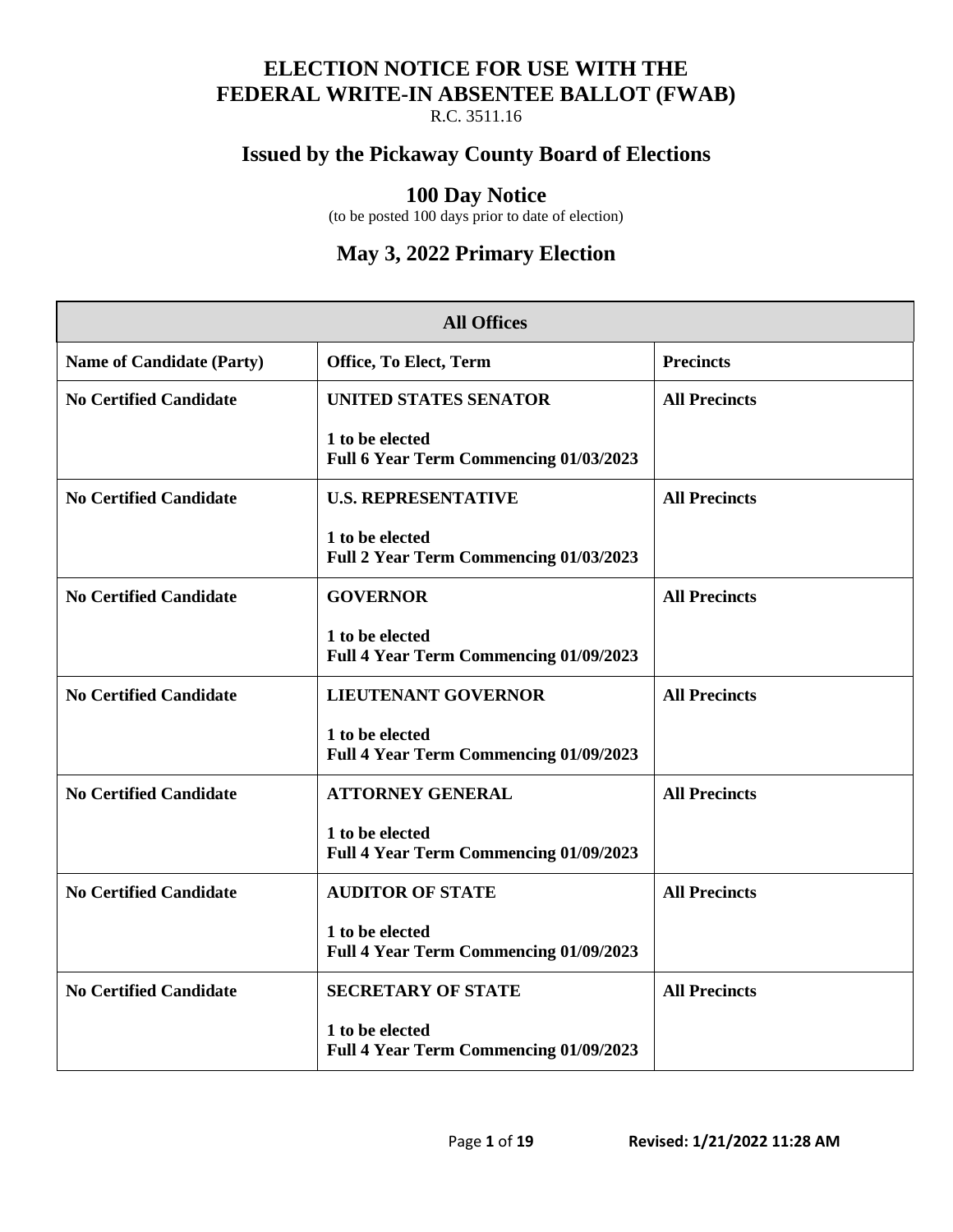| <b>No Certified Candidate</b> | <b>TREASURER OF STATE</b>                                                                                                          | <b>All Precincts</b>                                                                                                                                                                                                                                                                                                                                                                                                                                                                                                                                                      |
|-------------------------------|------------------------------------------------------------------------------------------------------------------------------------|---------------------------------------------------------------------------------------------------------------------------------------------------------------------------------------------------------------------------------------------------------------------------------------------------------------------------------------------------------------------------------------------------------------------------------------------------------------------------------------------------------------------------------------------------------------------------|
|                               | 1 to be elected<br>Full 4 Year Term Commencing 01/09/2023                                                                          |                                                                                                                                                                                                                                                                                                                                                                                                                                                                                                                                                                           |
| <b>No Certified Candidate</b> | <b>STATE SENATE</b><br>1 to be elected<br>Full 4 Year Term Commencing 01/01/2023                                                   | 10/1-CIRC-N, 10/3-CIRC-N,<br>11/1-CIRC-NW, 11/2-CIRC-<br>NW, 11/3-CIRC-NW, 12/1-<br>CIRC-S, 12/2-CIRC-S, 13/1-<br>DARB CK LK, 14/1-DARB-N,<br>14/2-DARB-N, 14/3-DARB-N,<br>15/1-DARB-S, 16/1-<br>DEER/WLSPT, 16/2-<br>DEER/WLSPT, 16/3-<br>DEER/WLSPT, 23/1-JKSN<br>TWP, 25/1-MNRO TWP, 26/1-<br>DAR/MHLNB, 26/2-<br>DAR/MHLNB, 27/1-PRY/NH,<br>27/2-PRY/NH, 27/3-PRY/NH,<br>27/4-PRY/NH, 32/1-COMM PT-<br>E, 33/1-COMM PT-W, 34/1-<br>SCIOTO-NE, 34/2-SCIOTO-NE,<br>35/1-STHRN PT, 36/1-SCIOTO-<br>N, 36/2-SCIOTO-N, 37/1-<br>SCIOTO-S, 37/2-SCIOTO-S,<br>43/1-WAYNE TWP |
| <b>No Certified Candidate</b> | <b>MEMBER OF STATE CENTRAL</b><br><b>COMMITTEE, MAN REP 2 YR TERM</b><br>1 to be elected<br>Full 2 Year Term Commencing 06/01/2022 | 10/1-CIRC-N, 10/3-CIRC-N,<br>11/1-CIRC-NW, 11/2-CIRC-<br>NW, 11/3-CIRC-NW, 12/1-<br>CIRC-S, 12/2-CIRC-S, 13/1-<br>DARB CK LK, 14/1-DARB-N,<br>14/2-DARB-N, 14/3-DARB-N,<br>15/1-DARB-S, 16/1-<br>DEER/WLSPT, 16/2-<br>DEER/WLSPT, 16/3-<br>DEER/WLSPT, 23/1-JKSN<br>TWP, 25/1-MNRO TWP, 26/1-<br>DAR/MHLNB, 26/2-<br>DAR/MHLNB, 27/1-PRY/NH,<br>27/2-PRY/NH, 27/3-PRY/NH,<br>27/4-PRY/NH, 32/1-COMM PT-<br>E, 33/1-COMM PT-W, 34/1-<br>SCIOTO-NE, 34/2-SCIOTO-NE,<br>35/1-STHRN PT, 36/1-SCIOTO-<br>N, 36/2-SCIOTO-N, 37/1-<br>SCIOTO-S, 37/2-SCIOTO-S,<br>43/1-WAYNE TWP |
| <b>No Certified Candidate</b> | <b>MEMBER OF STATE CENTRAL</b><br><b>COMMITTEE, WOMAN REP 2 YR</b><br><b>TERM</b>                                                  | 10/1-CIRC-N, 10/3-CIRC-N,<br>11/1-CIRC-NW, 11/2-CIRC-<br>NW, 11/3-CIRC-NW, 12/1-<br>CIRC-S, 12/2-CIRC-S, 13/1-                                                                                                                                                                                                                                                                                                                                                                                                                                                            |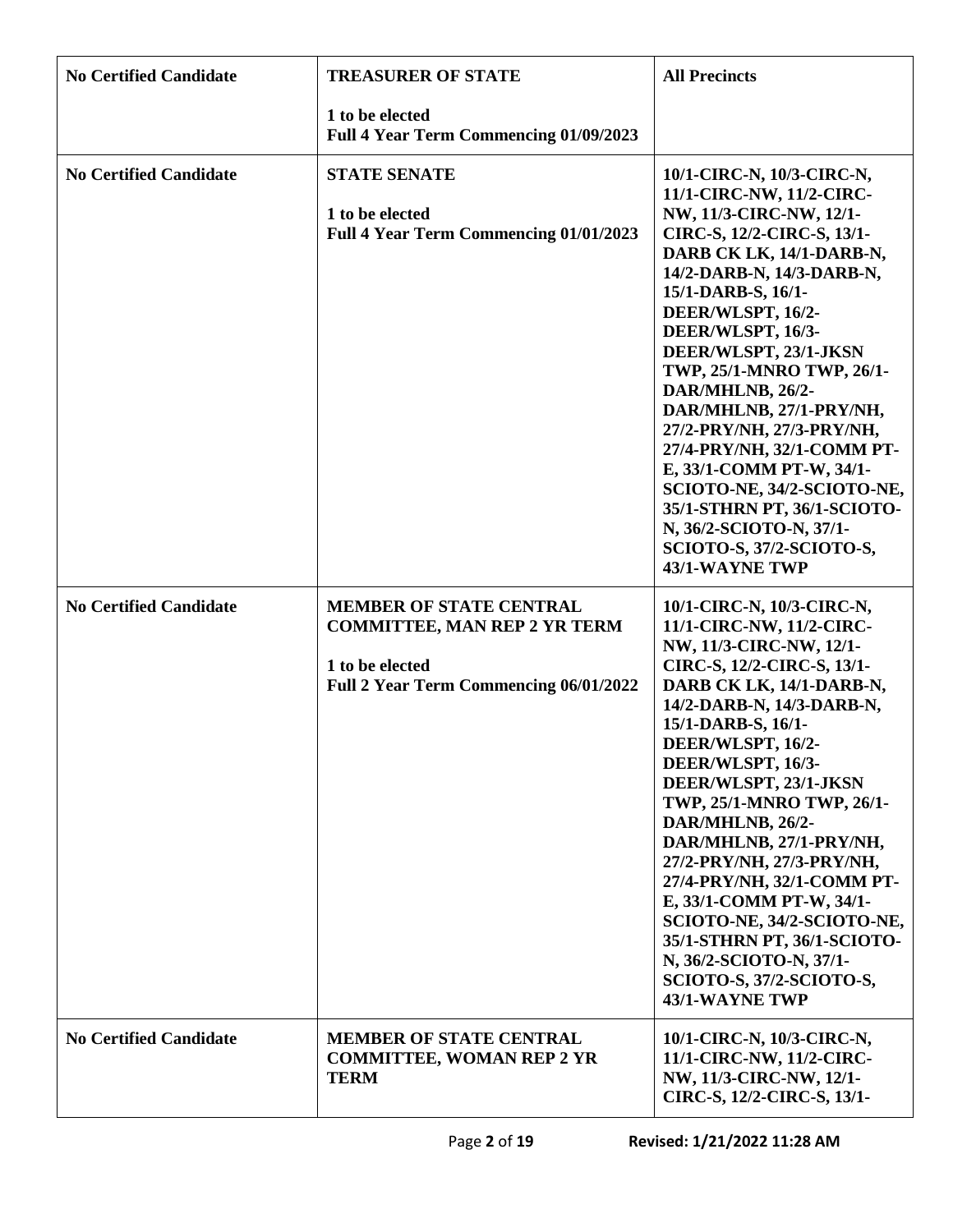|                               | 1 to be elected<br>Full 2 Year Term Commencing 06/01/2022                                                                                            | DARB CK LK, 14/1-DARB-N,<br>14/2-DARB-N, 14/3-DARB-N,<br>15/1-DARB-S, 16/1-<br>DEER/WLSPT, 16/2-<br>DEER/WLSPT, 16/3-<br>DEER/WLSPT, 23/1-JKSN<br>TWP, 25/1-MNRO TWP, 26/1-<br>DAR/MHLNB, 26/2-<br>DAR/MHLNB, 27/1-PRY/NH,<br>27/2-PRY/NH, 27/3-PRY/NH,<br>27/4-PRY/NH, 32/1-COMM PT-<br>E, 33/1-COMM PT-W, 34/1-<br>SCIOTO-NE, 34/2-SCIOTO-NE,<br>35/1-STHRN PT, 36/1-SCIOTO-<br>N, 36/2-SCIOTO-N, 37/1-<br>SCIOTO-S, 37/2-SCIOTO-S,<br>43/1-WAYNE TWP                                                                                                                   |
|-------------------------------|------------------------------------------------------------------------------------------------------------------------------------------------------|---------------------------------------------------------------------------------------------------------------------------------------------------------------------------------------------------------------------------------------------------------------------------------------------------------------------------------------------------------------------------------------------------------------------------------------------------------------------------------------------------------------------------------------------------------------------------|
| <b>No Certified Candidate</b> | <b>MEMBER OF STATE CENTRAL</b><br><b>COMMITTE MAN DEM 4 YR TERM</b><br>1 to be elected<br>Full 4 Year Term Commencing 06/01/2022                     | 10/1-CIRC-N, 10/3-CIRC-N,<br>11/1-CIRC-NW, 11/2-CIRC-<br>NW, 11/3-CIRC-NW, 12/1-<br>CIRC-S, 12/2-CIRC-S, 13/1-<br>DARB CK LK, 14/1-DARB-N,<br>14/2-DARB-N, 14/3-DARB-N,<br>15/1-DARB-S, 16/1-<br>DEER/WLSPT, 16/2-<br>DEER/WLSPT, 16/3-<br>DEER/WLSPT, 23/1-JKSN<br>TWP, 25/1-MNRO TWP, 26/1-<br>DAR/MHLNB, 26/2-<br>DAR/MHLNB, 27/1-PRY/NH,<br>27/2-PRY/NH, 27/3-PRY/NH,<br>27/4-PRY/NH, 32/1-COMM PT-<br>E, 33/1-COMM PT-W, 34/1-<br>SCIOTO-NE, 34/2-SCIOTO-NE,<br>35/1-STHRN PT, 36/1-SCIOTO-<br>N, 36/2-SCIOTO-N, 37/1-<br>SCIOTO-S, 37/2-SCIOTO-S,<br>43/1-WAYNE TWP |
| <b>No Certified Candidate</b> | <b>MEMBER OF STATE CENTRAL</b><br><b>COMMITTEE WOMAN DEM 4 YR</b><br><b>TERM</b><br>1 to be elected<br><b>Full 4 Year Term Commencing 06/01/2022</b> | 10/1-CIRC-N, 10/3-CIRC-N,<br>11/1-CIRC-NW, 11/2-CIRC-<br>NW, 11/3-CIRC-NW, 12/1-<br>CIRC-S, 12/2-CIRC-S, 13/1-<br>DARB CK LK, 14/1-DARB-N,<br>14/2-DARB-N, 14/3-DARB-N,<br>15/1-DARB-S, 16/1-<br>DEER/WLSPT, 16/2-<br>DEER/WLSPT, 16/3-<br>DEER/WLSPT, 23/1-JKSN<br>TWP, 25/1-MNRO TWP, 26/1-<br>DAR/MHLNB, 26/2-<br>DAR/MHLNB, 27/1-PRY/NH,                                                                                                                                                                                                                              |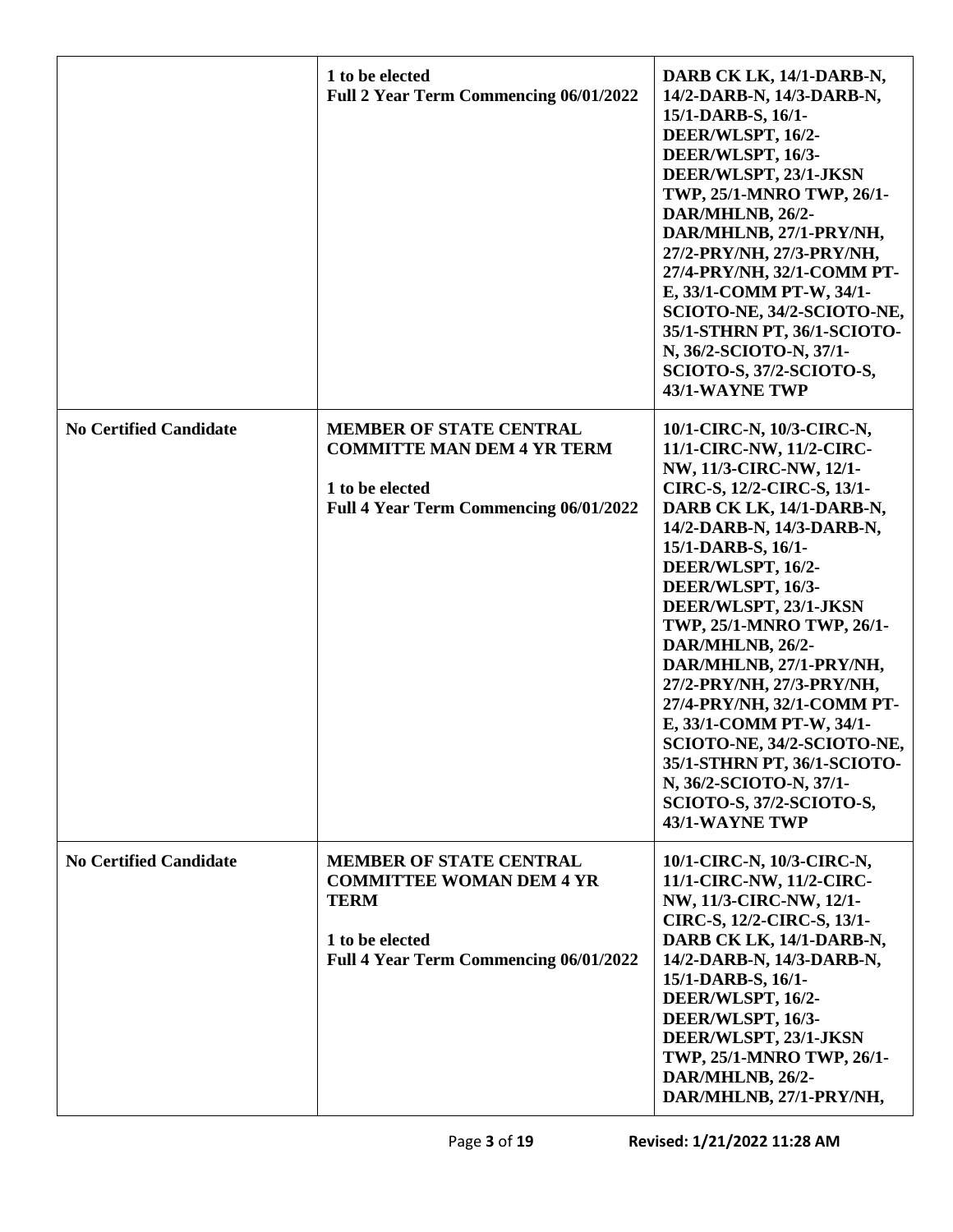|                               |                                                                                                                                                | 27/2-PRY/NH, 27/3-PRY/NH,<br>27/4-PRY/NH, 32/1-COMM PT-<br>E, 33/1-COMM PT-W, 34/1-<br>SCIOTO-NE, 34/2-SCIOTO-NE,<br>35/1-STHRN PT, 36/1-SCIOTO-<br>N, 36/2-SCIOTO-N, 37/1-<br>SCIOTO-S, 37/2-SCIOTO-S,<br>43/1-WAYNE TWP                                                                                                                                                                                                                                                                  |
|-------------------------------|------------------------------------------------------------------------------------------------------------------------------------------------|--------------------------------------------------------------------------------------------------------------------------------------------------------------------------------------------------------------------------------------------------------------------------------------------------------------------------------------------------------------------------------------------------------------------------------------------------------------------------------------------|
| <b>No Certified Candidate</b> | <b>MEMBER OF STATE CENTRAL</b><br><b>COMMITTEE, MAN REP 2 YR TERM</b><br>1 to be elected<br>Full 2 Year Term Commencing 06/01/2022             | 01/1-CIRC1-A, 02/1-CIRC1-B,<br>03/1-CIRC1-C, 04/1-CIRC2-A,<br>05/1-CIRC2-B, 05/2-CIRC2-B,<br>06/1-CIRC3-A, 07/1-CIRC3-B,<br>08/1-CIRC4-A, 09/1-CIRC4-B,<br>10/2-CIRC-N, 17/1-ASH-E, 18/1-<br>ASH-N, 19/1-ASH-W, 20/1-S<br>BLMFLD-N, 21/1-S BLMFLD-<br>S, 22/1-HRSN TWP, 24/1-MDSN<br>TWP, 28/1-PICK-E, 29/1-PICK-<br>W, 30/1-SLT-N/TRL, 30/2-SLT-<br>N/TRL, 31/1-SLT-S, 38/1-<br>WALNUT-E, 39/1-WALNUT-<br>W, 40/1-WASH-CENT, 40/2-<br>WASH-CENT, 41/1-WASH-N,<br>41/2-WASH-N, 42/1-WASH-S |
| <b>No Certified Candidate</b> | <b>MEMBER OF STATE CENTRAL</b><br><b>COMMITTEE, WOMAN REP 2 YR</b><br><b>TERM</b><br>1 to be elected<br>Full 2 Year Term Commencing 06/01/2022 | 01/1-CIRC1-A, 02/1-CIRC1-B,<br>03/1-CIRC1-C, 04/1-CIRC2-A,<br>05/1-CIRC2-B, 05/2-CIRC2-B,<br>06/1-CIRC3-A, 07/1-CIRC3-B,<br>08/1-CIRC4-A, 09/1-CIRC4-B,<br>10/2-CIRC-N, 17/1-ASH-E, 18/1-<br>ASH-N, 19/1-ASH-W, 20/1-S<br>BLMFLD-N, 21/1-S BLMFLD-<br>S, 22/1-HRSN TWP, 24/1-MDSN<br>TWP, 28/1-PICK-E, 29/1-PICK-<br>W, 30/1-SLT-N/TRL, 30/2-SLT-<br>N/TRL, 31/1-SLT-S, 38/1-<br>WALNUT-E, 39/1-WALNUT-<br>W, 40/1-WASH-CENT, 40/2-<br>WASH-CENT, 41/1-WASH-N,<br>41/2-WASH-N, 42/1-WASH-S |
| <b>No Certified Candidate</b> | <b>MEMBER OF STATE CENTRAL</b><br><b>COMMITTEE MAN DEM 4 YR TERM</b><br>1 to be elected<br><b>Full 4 Year Term Commencing 06/01/2022</b>       | 01/1-CIRC1-A, 02/1-CIRC1-B,<br>03/1-CIRC1-C, 04/1-CIRC2-A,<br>05/1-CIRC2-B, 05/2-CIRC2-B,<br>06/1-CIRC3-A, 07/1-CIRC3-B,<br>08/1-CIRC4-A, 09/1-CIRC4-B,<br>10/2-CIRC-N, 17/1-ASH-E, 18/1-<br>ASH-N, 19/1-ASH-W, 20/1-S<br>BLMFLD-N, 21/1-S BLMFLD-<br>S, 22/1-HRSN TWP, 24/1-MDSN<br>TWP, 28/1-PICK-E, 29/1-PICK-                                                                                                                                                                          |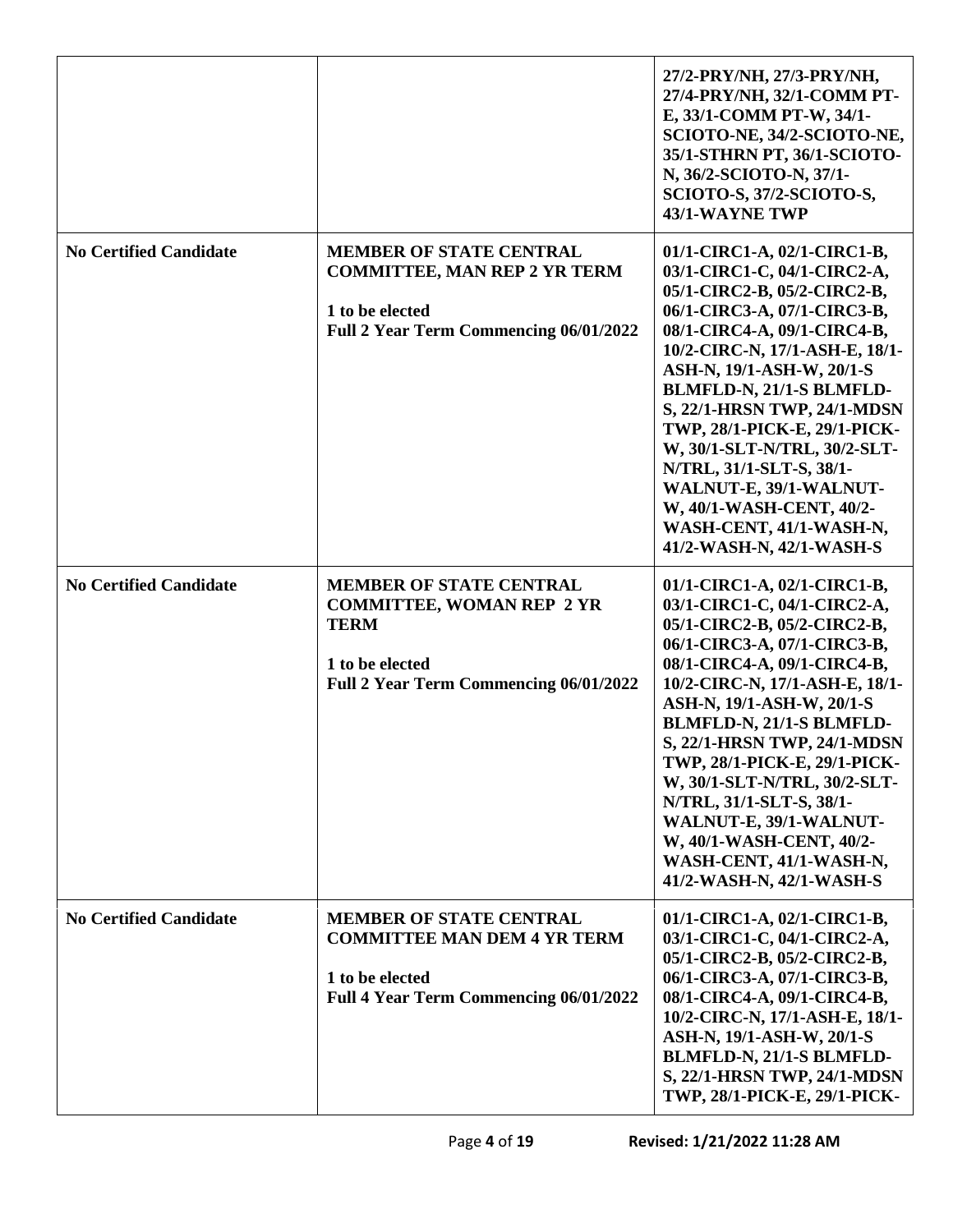|                               |                                                                                                                                               | W, 30/1-SLT-N/TRL, 30/2-SLT-<br>N/TRL, 31/1-SLT-S, 38/1-<br>WALNUT-E, 39/1-WALNUT-<br>W, 40/1-WASH-CENT, 40/2-<br>WASH-CENT, 41/1-WASH-N,<br>41/2-WASH-N, 42/1-WASH-S                                                                                                                                                                                                                                                                                                                      |
|-------------------------------|-----------------------------------------------------------------------------------------------------------------------------------------------|--------------------------------------------------------------------------------------------------------------------------------------------------------------------------------------------------------------------------------------------------------------------------------------------------------------------------------------------------------------------------------------------------------------------------------------------------------------------------------------------|
| <b>No Certified Candidate</b> | <b>MEMBER OF STATE CENTRAL</b><br><b>COMMITTEE WOMAN DEM 4 YR</b><br><b>TERM</b><br>1 to be elected<br>Full 4 Year Term Commencing 06/01/2022 | 01/1-CIRC1-A, 02/1-CIRC1-B,<br>03/1-CIRC1-C, 04/1-CIRC2-A,<br>05/1-CIRC2-B, 05/2-CIRC2-B,<br>06/1-CIRC3-A, 07/1-CIRC3-B,<br>08/1-CIRC4-A, 09/1-CIRC4-B,<br>10/2-CIRC-N, 17/1-ASH-E, 18/1-<br>ASH-N, 19/1-ASH-W, 20/1-S<br>BLMFLD-N, 21/1-S BLMFLD-<br>S, 22/1-HRSN TWP, 24/1-MDSN<br>TWP, 28/1-PICK-E, 29/1-PICK-<br>W, 30/1-SLT-N/TRL, 30/2-SLT-<br>N/TRL, 31/1-SLT-S, 38/1-<br>WALNUT-E, 39/1-WALNUT-<br>W, 40/1-WASH-CENT, 40/2-<br>WASH-CENT, 41/1-WASH-N,<br>41/2-WASH-N, 42/1-WASH-S |
| <b>No Certified Candidate</b> | <b>STATE REPRESENTATIVE</b><br>1 to be elected<br>Full 2 Year Term Commencing 01/01/2023                                                      | 01/1-CIRC1-A, 02/1-CIRC1-B,<br>03/1-CIRC1-C, 04/1-CIRC2-A,<br>05/1-CIRC2-B, 05/2-CIRC2-B,<br>06/1-CIRC3-A, 07/1-CIRC3-B,<br>08/1-CIRC4-A, 09/1-CIRC4-B,<br>10/2-CIRC-N, 17/1-ASH-E, 18/1-<br>ASH-N, 19/1-ASH-W, 20/1-S<br>BLMFLD-N, 21/1-S BLMFLD-<br>S, 22/1-HRSN TWP, 24/1-MDSN<br>TWP, 28/1-PICK-E, 29/1-PICK-<br>W, 30/1-SLT-N/TRL, 30/2-SLT-<br>N/TRL, 31/1-SLT-S, 38/1-<br>WALNUT-E, 39/1-WALNUT-<br>W, 40/1-WASH-CENT, 40/2-<br>WASH-CENT, 41/1-WASH-N,<br>41/2-WASH-N, 42/1-WASH-S |
| <b>No Certified Candidate</b> | <b>STATE REPRESENTATIVE</b><br>1 to be elected<br>Full 2 Year Term Commencing 01/01/2023                                                      | 10/1-CIRC-N, 10/3-CIRC-N,<br>11/1-CIRC-NW, 11/2-CIRC-<br>NW, 11/3-CIRC-NW, 12/1-<br>CIRC-S, 12/2-CIRC-S, 13/1-<br>DARB CK LK, 14/1-DARB-N,<br>14/2-DARB-N, 14/3-DARB-N,<br>15/1-DARB-S, 16/1-<br>DEER/WLSPT, 16/2-<br>DEER/WLSPT, 16/3-<br>DEER/WLSPT, 23/1-JKSN<br>TWP, 25/1-MNRO TWP, 26/1-<br>DAR/MHLNB, 26/2-                                                                                                                                                                          |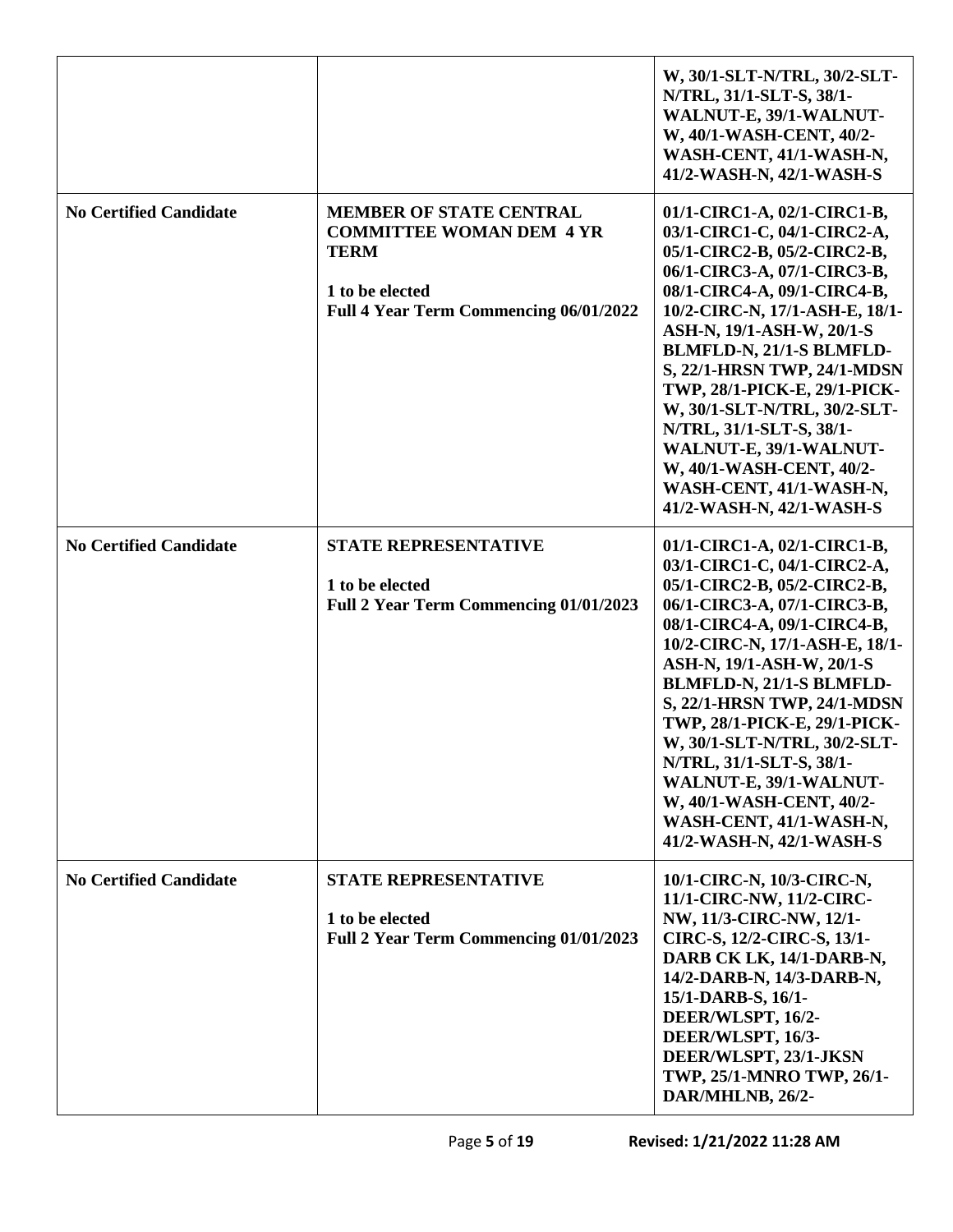|                               |                                                                                            | DAR/MHLNB, 27/1-PRY/NH,<br>27/2-PRY/NH, 27/3-PRY/NH,<br>27/4-PRY/NH, 32/1-COMM PT-<br>E, 33/1-COMM PT-W, 34/1-<br>SCIOTO-NE, 34/2-SCIOTO-NE,<br>35/1-STHRN PT, 36/1-SCIOTO-<br>N, 36/2-SCIOTO-N, 37/1-<br>SCIOTO-S, 37/2-SCIOTO-S,<br>43/1-WAYNE TWP |
|-------------------------------|--------------------------------------------------------------------------------------------|------------------------------------------------------------------------------------------------------------------------------------------------------------------------------------------------------------------------------------------------------|
| <b>No Certified Candidate</b> | <b>CHIEF JUSTICE OF THE SUPREME</b><br><b>COURT</b>                                        | <b>All Precincts</b>                                                                                                                                                                                                                                 |
|                               | 1 to be elected<br>Full 6 Year Term Commencing 01/01/2023                                  |                                                                                                                                                                                                                                                      |
| <b>No Certified Candidate</b> | <b>JUSTICE OF THE SUPREME COURT</b>                                                        | <b>All Precincts</b>                                                                                                                                                                                                                                 |
|                               | 1 to be elected<br>Full 6 Year Term Commencing 01/01/2023                                  |                                                                                                                                                                                                                                                      |
| <b>No Certified Candidate</b> | <b>JUSTICE OF THE SUPREME COURT</b>                                                        | <b>All Precincts</b>                                                                                                                                                                                                                                 |
|                               | 1 to be elected<br>Full 6 Year Term Commencing 01/02/2023                                  |                                                                                                                                                                                                                                                      |
| <b>No Certified Candidate</b> | <b>JUDGE OF COURT OF APPEALS (4TH)</b><br><b>DISTRICT</b> )                                | <b>All Precincts</b>                                                                                                                                                                                                                                 |
|                               | 1 to be elected<br>Full 6 Year Term Commencing 02/09/2023                                  |                                                                                                                                                                                                                                                      |
| <b>No Certified Candidate</b> | <b>COUNTY COMMISSIONER - 01</b>                                                            | <b>All Precincts</b>                                                                                                                                                                                                                                 |
|                               | 1 to be elected<br>Full 4 Year Term Commencing 01/01/2023                                  |                                                                                                                                                                                                                                                      |
| <b>No Certified Candidate</b> | <b>COUNTY AUDITOR</b>                                                                      | <b>All Precincts</b>                                                                                                                                                                                                                                 |
|                               | 1 to be elected<br>Full 4 Year Term Commencing 03/13/2023                                  |                                                                                                                                                                                                                                                      |
| <b>No Certified Candidate</b> | <b>CORONER</b>                                                                             | <b>All Precincts</b>                                                                                                                                                                                                                                 |
|                               | 1 to be elected<br><b>Unexpired Term Ending 01/05/2025</b>                                 |                                                                                                                                                                                                                                                      |
| <b>No Certified Candidate</b> | <b>MEMBER OF COUNTY CENTRAL</b><br><b>COMMITTEE - DEMOCRAT -</b><br><b>CIRCLEVILLE 1-A</b> | 01-CIRC1-A                                                                                                                                                                                                                                           |
|                               | 1 to be elected<br>Full 2 Year Term Commencing 05/26/2022                                  |                                                                                                                                                                                                                                                      |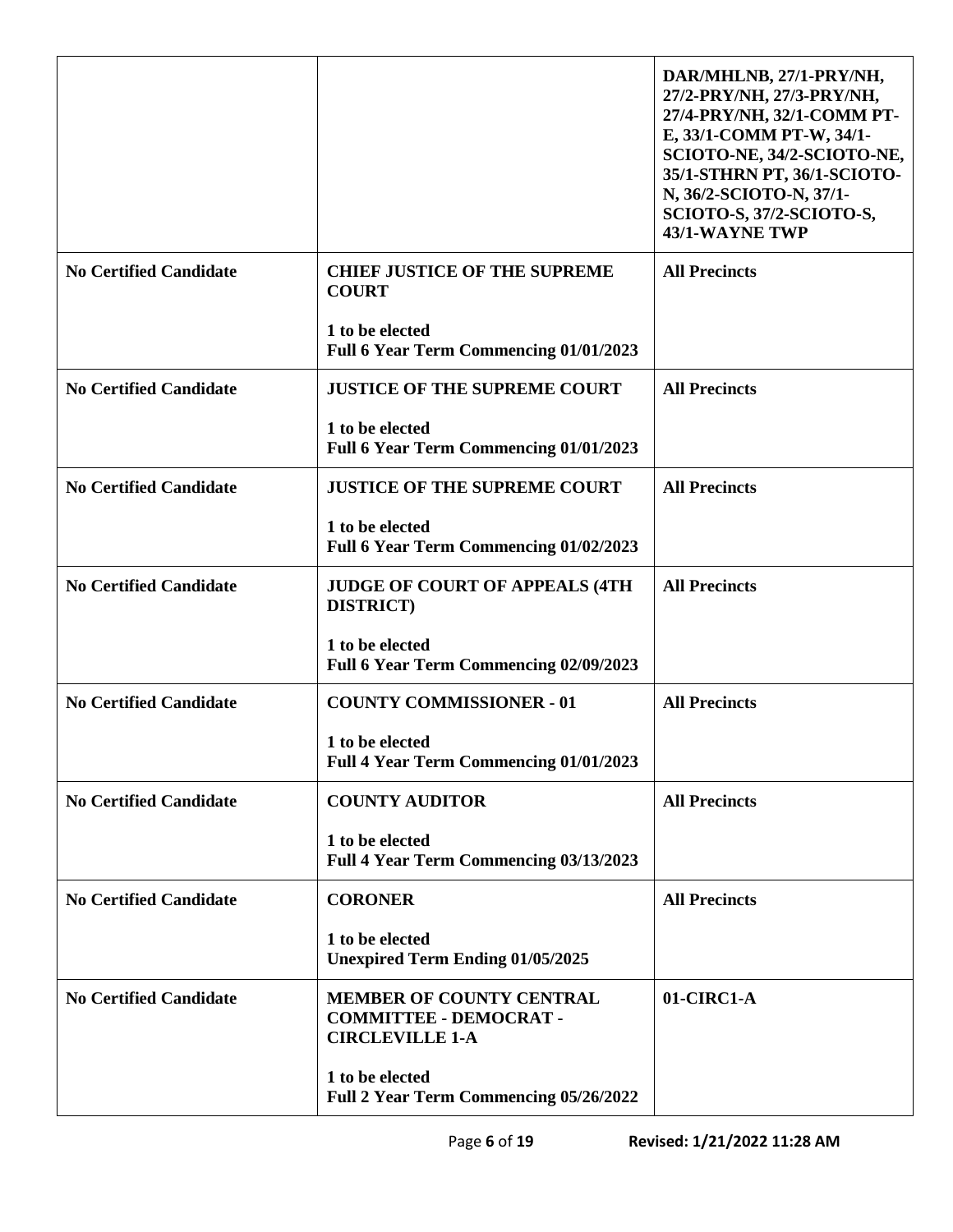| <b>No Certified Candidate</b> | <b>MEMBER OF COUNTY CENTRAL</b><br><b>COMMITTEE - DEMOCRAT -</b><br><b>CIRCLEVILLE 1-B</b> | $02$ -CIRC1-B |
|-------------------------------|--------------------------------------------------------------------------------------------|---------------|
|                               | 1 to be elected<br>Full 2 Year Term Commencing 05/26/2022                                  |               |
| <b>No Certified Candidate</b> | <b>MEMBER OF COUNTY CENTRAL</b><br><b>COMMITTEE - DEMOCRAT -</b><br><b>CIRCLEVILLE 1-C</b> | 03-CIRC1-C    |
|                               | 1 to be elected<br>Full 2 Year Term Commencing 05/26/2022                                  |               |
| <b>No Certified Candidate</b> | <b>MEMBER OF COUNTY CENTRAL</b><br><b>COMMITTEE - DEMOCRAT -</b><br><b>CIRCLEVILLE 2-A</b> | 04-CIRC2-A    |
|                               | 1 to be elected<br>Full 2 Year Term Commencing 05/26/2022                                  |               |
| <b>No Certified Candidate</b> | <b>MEMBER OF COUNTY CENTRAL</b><br><b>COMMITTEE - DEMOCRAT -</b><br><b>CIRCLEVILLE 2-B</b> | $05$ -CIRC2-B |
|                               | 1 to be elected<br>Full 2 Year Term Commencing 05/26/2022                                  |               |
| <b>No Certified Candidate</b> | <b>MEMBER OF COUNTY CENTRAL</b><br><b>COMMITTEE - DEMOCRAT -</b><br><b>CIRCLEVILLE 3-A</b> | 06-CIRC3-A    |
|                               | 1 to be elected<br>Full 2 Year Term Commencing 05/26/2022                                  |               |
| <b>No Certified Candidate</b> | <b>MEMBER OF COUNTY CENTRAL</b><br><b>COMMITTEE - DEMOCRAT -</b><br><b>CIRCLEVILLE 3-B</b> | 07-CIRC3-B    |
|                               | 1 to be elected<br>Full 2 Year Term Commencing 05/26/2022                                  |               |
| <b>No Certified Candidate</b> | <b>MEMBER OF COUNTY CENTRAL</b><br><b>COMMITTEE - DEMOCRAT -</b><br><b>CIRCLEVILLE 4-A</b> | 08-CIRC4-A    |
|                               | 1 to be elected<br>Full 2 Year Term Commencing 05/26/2022                                  |               |
| <b>No Certified Candidate</b> | <b>MEMBER OF COUNTY CENTRAL</b><br><b>COMMITTEE - DEMOCRAT -</b><br><b>CIRCLEVILLE 4-B</b> | 09-CIRC4-B    |
|                               |                                                                                            |               |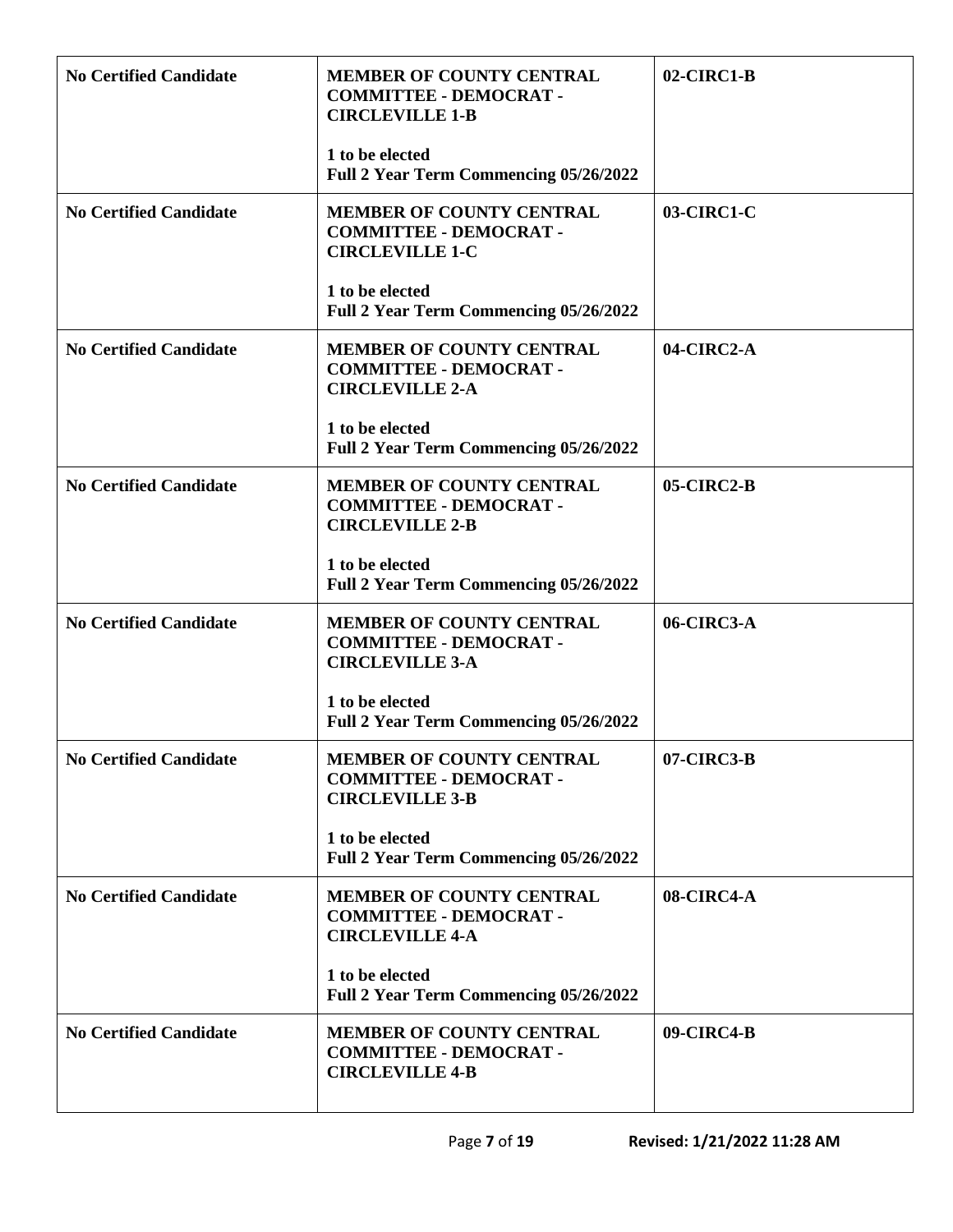|                               | 1 to be elected<br><b>Full 2 Year Term Commencing 05/13/2022</b>                                 |                      |
|-------------------------------|--------------------------------------------------------------------------------------------------|----------------------|
| <b>No Certified Candidate</b> | MEMBER OF COUNTY CENTRAL<br><b>COMMITTEE - DEMOCRAT -</b><br><b>CIRCLEVILLE-NORTH</b>            | 10-CIRC-N            |
|                               | 1 to be elected<br>Full 2 Year Term Commencing 05/26/2022                                        |                      |
| <b>No Certified Candidate</b> | <b>MEMBER OF COUNTY CENTRAL</b><br><b>COMMITTEE - DEMOCRAT -</b><br><b>CIRCLEVILLE-NORTHWEST</b> | 11-CIRC-NW           |
|                               | 1 to be elected<br><b>Full 2 Year Term Commencing 05/13/2022</b>                                 |                      |
| <b>No Certified Candidate</b> | <b>MEMBER OF COUNTY CENTRAL</b><br><b>COMMITTEE - DEMOCRAT -</b><br><b>CIRCLEVILLE-SOUTH</b>     | 12-CIRC-S            |
|                               | 1 to be elected<br>Full 2 Year Term Commencing 05/26/2022                                        |                      |
| <b>No Certified Candidate</b> | MEMBER OF COUNTY CENTRAL<br><b>COMMITTEE - DEMOCRAT - DARBY</b><br><b>CLARKS LAKE</b>            | <b>13-DARB CK LK</b> |
|                               | 1 to be elected<br><b>Full 2 Year Term Commencing 05/13/2022</b>                                 |                      |
| <b>No Certified Candidate</b> | <b>MEMBER OF COUNTY CENTRAL</b><br><b>COMMITTEE - DEMOCRAT - DARBY-</b><br><b>NORTH</b>          | 14-DARB-N            |
|                               | 1 to be elected<br>Full 2 Year Term Commencing 05/13/2022                                        |                      |
| <b>No Certified Candidate</b> | <b>MEMBER OF COUNTY CENTRAL</b><br><b>COMMITTEE - DEMOCRAT - DARBY-</b><br><b>SOUTH</b>          | 15-DARB-S            |
|                               | 1 to be elected<br>Full 2 Year Term Commencing 05/13/2022                                        |                      |
| <b>No Certified Candidate</b> | <b>MEMBER OF COUNTY CENTRAL</b><br><b>COMMITTEE - DEMOCRAT -</b><br>DEERCREEK/WILLIAMSPORT       | <b>16-DEER/WLSPT</b> |
|                               | 1 to be elected<br>Full 2 Year Term Commencing 05/13/2022                                        |                      |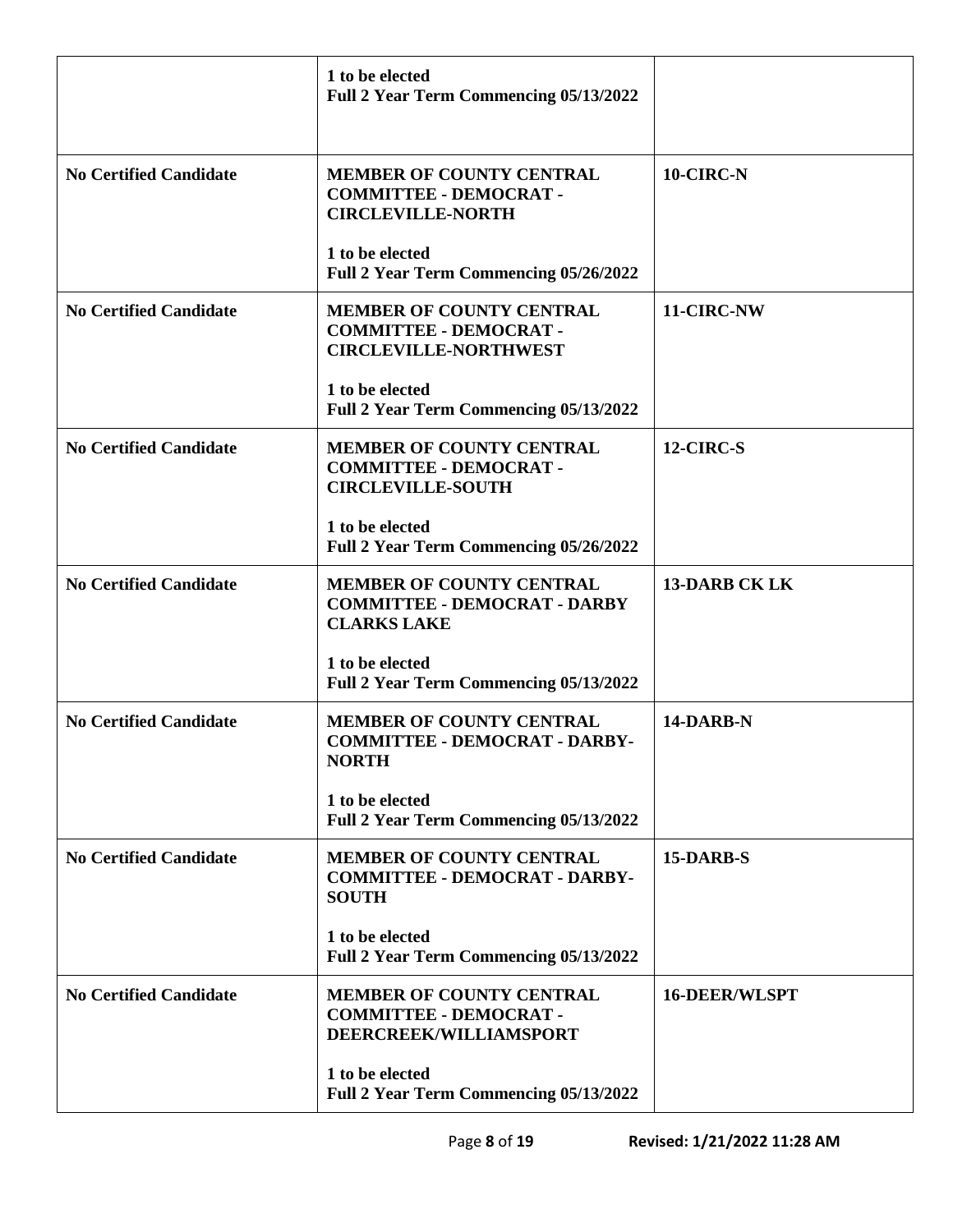| <b>No Certified Candidate</b> | <b>MEMBER OF COUNTY CENTRAL</b><br><b>COMMITTEE - DEMOCRAT -</b><br><b>ASHVILLE-EAST</b><br>1 to be elected | <b>17-ASH-E</b>      |
|-------------------------------|-------------------------------------------------------------------------------------------------------------|----------------------|
|                               | Full 2 Year Term Commencing 05/26/2022                                                                      |                      |
| <b>No Certified Candidate</b> | <b>MEMBER OF COUNTY CENTRAL</b><br><b>COMMITTEE - DEMOCRAT -</b><br><b>ASHVILLE-NORTH</b>                   | <b>18-ASH-N</b>      |
|                               | 1 to be elected<br>Full 2 Year Term Commencing 05/13/2022                                                   |                      |
| <b>No Certified Candidate</b> | <b>MEMBER OF COUNTY CENTRAL</b><br><b>COMMITTEE - DEMOCRAT -</b><br><b>ASHVILLE-WEST</b>                    | <b>19-ASH-W</b>      |
|                               | 1 to be elected<br><b>Full 2 Year Term Commencing 05/13/2022</b>                                            |                      |
| <b>No Certified Candidate</b> | <b>MEMBER OF COUNTY CENTRAL</b><br><b>COMMITTEE - DEMOCRAT - SOUTH</b><br><b>BLOOMFIELD - NORTH</b>         | <b>20-S BLMFLD-N</b> |
|                               | 1 to be elected<br>Full 2 Year Term Commencing 05/26/2022                                                   |                      |
| <b>No Certified Candidate</b> | <b>MEMBER OF COUNTY CENTRAL</b><br><b>COMMITTEE - DEMOCRAT - SOUTH</b><br><b>BLOOMFIELD - SOUTH</b>         | 21-S BLMFLD-S        |
|                               | 1 to be elected<br>Full 2 Year Term Commencing 05/26/2022                                                   |                      |
| <b>No Certified Candidate</b> | <b>MEMBER OF COUNTY CENTRAL</b><br><b>COMMITTEE - DEMOCRAT -</b><br><b>HARRISON TOWNSHIP</b>                | 22-HRSN TWP          |
|                               | 1 to be elected<br>Full 2 Year Term Commencing 05/13/2022                                                   |                      |
| <b>No Certified Candidate</b> | <b>MEMBER OF COUNTY CENTRAL</b><br><b>COMMITTEE - DEMOCRAT -</b><br><b>JACKSON TOWNSHIP</b>                 | 23-JKSN TWP          |
|                               | 1 to be elected<br>Full 2 Year Term Commencing 05/26/2022                                                   |                      |
| <b>No Certified Candidate</b> | <b>MEMBER OF COUNTY CENTRAL</b><br><b>COMMITTEE - DEMOCRAT -</b><br><b>MADISON TOWNSHIP</b>                 | 24-MDSN TWP          |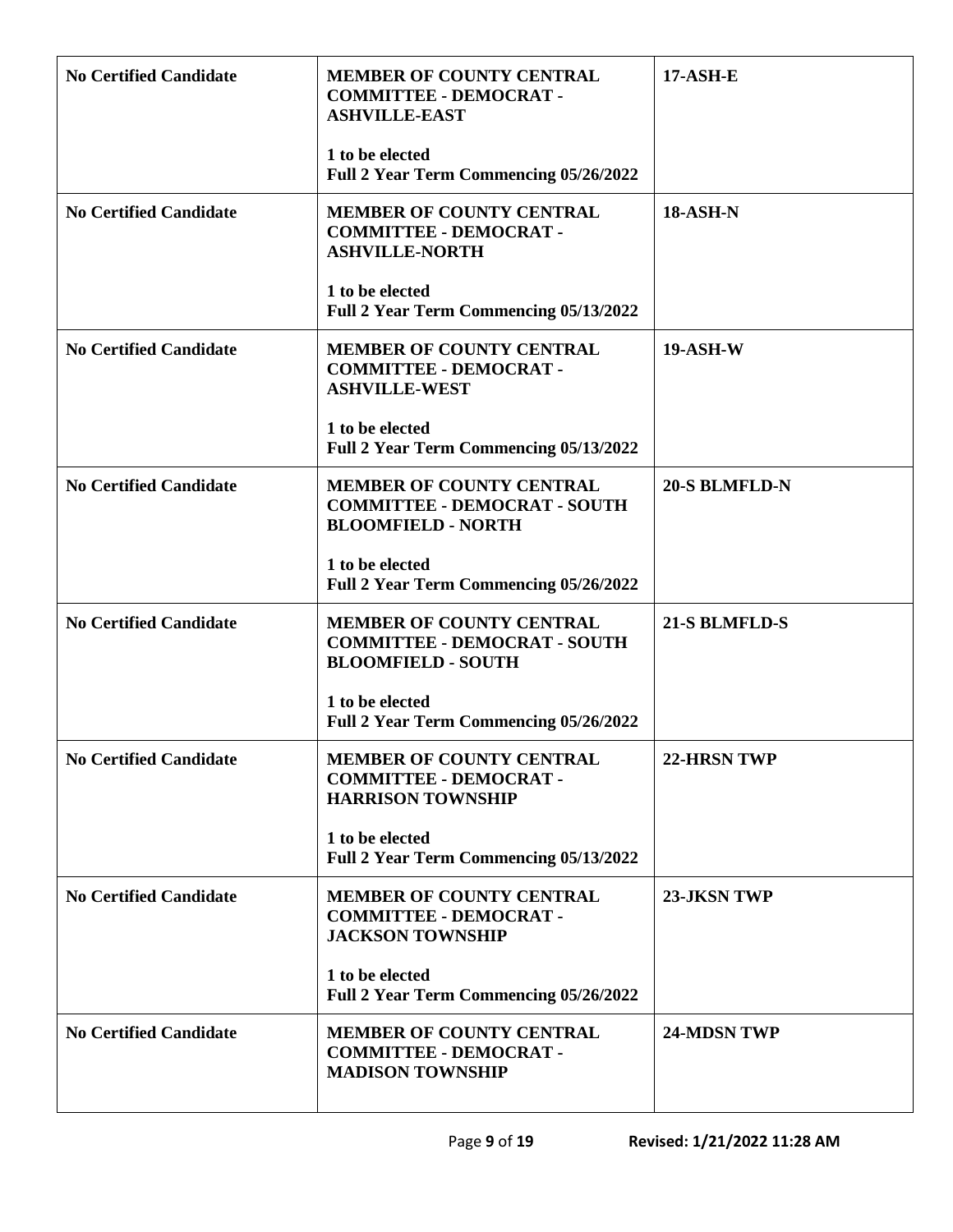|                               | 1 to be elected<br><b>Full 2 Year Term Commencing 05/13/2022</b>                            |              |
|-------------------------------|---------------------------------------------------------------------------------------------|--------------|
| <b>No Certified Candidate</b> | <b>MEMBER OF COUNTY CENTRAL</b><br><b>COMMITTEE - DEMOCRAT -</b><br><b>MONROE TOWNSHIP</b>  | 25-MNRO TWP  |
|                               | 1 to be elected<br>Full 2 Year Term Commencing 05/13/2022                                   |              |
| <b>No Certified Candidate</b> | <b>MEMBER OF COUNTY CENTRAL</b><br><b>COMMITTEE - DEMOCRAT -</b><br>DARBYVILLE MUHLENBERG   | 26-DAR/MHLNB |
|                               | 1 to be elected<br><b>Full 2 Year Term Commencing 05/13/2022</b>                            |              |
| <b>No Certified Candidate</b> | <b>MEMBER OF COUNTY CENTRAL</b><br><b>COMMITTEE - DEMOCRAT -</b><br>PERRY/NEW HOLLAND       | 27-PRY/NH    |
|                               | 1 to be elected<br>Full 2 Year Term Commencing 05/13/2022                                   |              |
| <b>No Certified Candidate</b> | <b>MEMBER OF COUNTY CENTRAL</b><br><b>COMMITTEE - DEMOCRAT -</b><br>PICKAWAY-EAST           | 28-PICK-E    |
|                               | 1 to be elected<br><b>Full 2 Year Term Commencing 05/26/2022</b>                            |              |
| <b>No Certified Candidate</b> | <b>MEMBER OF COUNTY CENTRAL</b><br><b>COMMITTEE - DEMOCRAT -</b><br>PICKAWAY-WEST           | 29-PICK-W    |
|                               | 1 to be elected<br>Full 2 Year Term Commencing 05/13/2022                                   |              |
| <b>No Certified Candidate</b> | <b>MEMBER OF COUNTY CENTRAL</b><br><b>COMMITTEE - DEMOCRAT -</b><br>SALTCREEK-NORTH/TARLTON | 30-SLT-N/TRL |
|                               | 1 to be elected<br>Full 2 Year Term Commencing 05/13/2022                                   |              |
| <b>No Certified Candidate</b> | <b>MEMBER OF COUNTY CENTRAL</b><br><b>COMMITTEE - DEMOCRAT -</b><br><b>SALTCREEK-SOUTH</b>  | 31-SLT-S     |
|                               | 1 to be elected<br>Full 2 Year Term Commencing 05/13/2022                                   |              |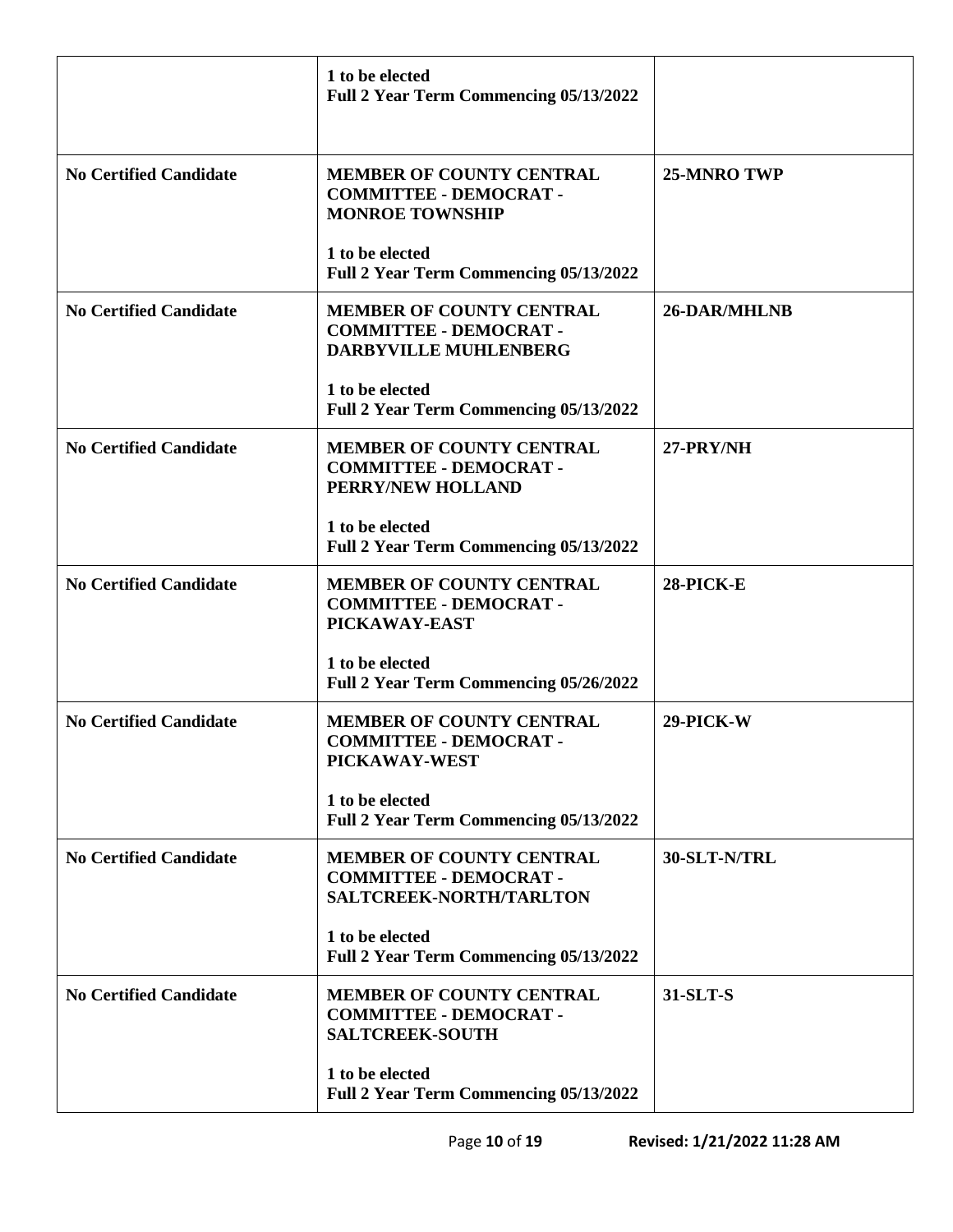| <b>No Certified Candidate</b> | <b>MEMBER OF COUNTY CENTRAL</b><br><b>COMMITTEE - DEMOCRAT -</b><br><b>COMMERCIAL POINT-EAST</b> | 32-COMM PT-E      |
|-------------------------------|--------------------------------------------------------------------------------------------------|-------------------|
|                               | 1 to be elected<br>Full 2 Year Term Commencing 05/13/2022                                        |                   |
| <b>No Certified Candidate</b> | <b>MEMBER OF COUNTY CENTRAL</b><br><b>COMMITTEE - DEMOCRAT -</b><br><b>COMMERCIAL POINT-WEST</b> | 33-COMM PT-W      |
|                               | 1 to be elected<br>Full 2 Year Term Commencing 05/26/2022                                        |                   |
| <b>No Certified Candidate</b> | <b>MEMBER OF COUNTY CENTRAL</b><br><b>COMMITTEE - DEMOCRAT - SCIOTO-</b><br><b>NORTHEAST</b>     | 34-SCIOTO-NE      |
|                               | 1 to be elected<br>Full 2 Year Term Commencing 05/13/2022                                        |                   |
| <b>No Certified Candidate</b> | <b>MEMBER OF COUNTY CENTRAL</b><br><b>COMMITTEE - DEMOCRAT -</b><br><b>SOUTHERN POINT</b>        | <b>35-STHRNPT</b> |
|                               | 1 to be elected<br>Full 2 Year Term Commencing 05/13/2022                                        |                   |
| <b>No Certified Candidate</b> | <b>MEMBER OF COUNTY CENTRAL</b><br><b>COMMITTEE - DEMOCRAT - SCIOTO-</b><br><b>NORTH</b>         | 36-SCIOTO-N       |
|                               | 1 to be elected<br>Full 2 Year Term Commencing 05/13/2022                                        |                   |
| <b>No Certified Candidate</b> | <b>MEMBER OF COUNTY CENTRAL</b><br><b>COMMITTEE - DEMOCRAT - SCIOTO-</b><br><b>SOUTH</b>         | 37-SCIOTO-S       |
|                               | 1 to be elected<br>Full 2 Year Term Commencing 05/13/2022                                        |                   |
| <b>No Certified Candidate</b> | <b>MEMBER OF COUNTY CENTRAL</b><br><b>COMMITTEE - DEMOCRAT -</b><br><b>WALNUT-EAST</b>           | 38-WALNUT-E       |
|                               | 1 to be elected<br>Full 2 Year Term Commencing 05/13/2022                                        |                   |
| <b>No Certified Candidate</b> | <b>MEMBER OF COUNTY CENTRAL</b><br><b>COMMITTEE - DEMOCRAT -</b><br><b>WALNUT-WEST</b>           | 39-WALNUT-W       |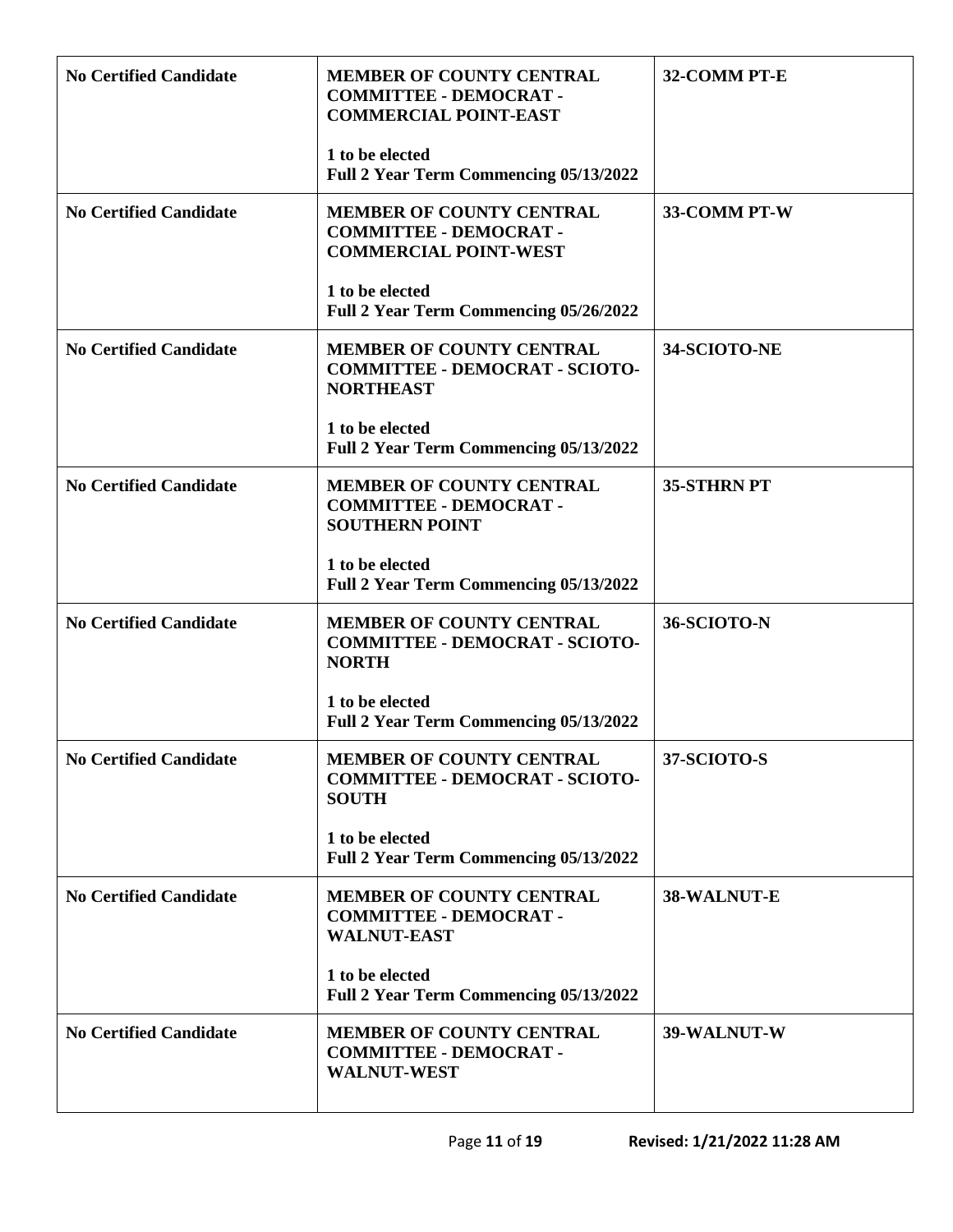|                               | 1 to be elected<br><b>Full 2 Year Term Commencing 05/26/2022</b>                             |                     |
|-------------------------------|----------------------------------------------------------------------------------------------|---------------------|
| <b>No Certified Candidate</b> | MEMBER OF COUNTY CENTRAL<br><b>COMMITTEE - DEMOCRAT -</b><br><b>WASHINGTON-CENTRAL</b>       | <b>40-WASH-CENT</b> |
|                               | 1 to be elected<br>Full 2 Year Term Commencing 05/13/2022                                    |                     |
| <b>No Certified Candidate</b> | <b>MEMBER OF COUNTY CENTRAL</b><br><b>COMMITTEE - DEMOCRAT -</b><br><b>WASHINGTON-NORTH</b>  | 41-WASH-N           |
|                               | 1 to be elected<br><b>Full 2 Year Term Commencing 05/13/2022</b>                             |                     |
| <b>No Certified Candidate</b> | <b>MEMBER OF COUNTY CENTRAL</b><br><b>COMMITTEE - DEMOCRAT -</b><br><b>WASHINGTON-SOUTH</b>  | 42-WASH-S           |
|                               | 1 to be elected<br>Full 2 Year Term Commencing 05/26/2022                                    |                     |
| <b>No Certified Candidate</b> | <b>MEMBER OF COUNTY CENTRAL</b><br><b>COMMITTEE - DEMOCRAT - WAYNE</b><br><b>TOWNSHIP</b>    | <b>43-WAYNE TWP</b> |
|                               | 1 to be elected<br><b>Full 2 Year Term Commencing 05/13/2022</b>                             |                     |
| <b>No Certified Candidate</b> | <b>MEMBER OF COUNTY CENTRAL</b><br><b>COMMITTEE - REPUBLICAN -</b><br><b>CIRCLEVILLE 1-A</b> | 01-CIRC1-A          |
|                               | 1 to be elected<br>Full 2 Year Term Commencing 05/26/2022                                    |                     |
| <b>No Certified Candidate</b> | <b>MEMBER OF COUNTY CENTRAL</b><br><b>COMMITTEE - REPUBLICAN -</b><br><b>CIRCLEVILLE 1-B</b> | 02-CIRC1-B          |
|                               | 1 to be elected<br>Full 2 Year Term Commencing 05/13/2022                                    |                     |
| <b>No Certified Candidate</b> | <b>MEMBER OF COUNTY CENTRAL</b><br><b>COMMITTEE - REPUBLICAN -</b><br><b>CIRCLEVILLE 1-C</b> | 03-CIRC1-C          |
|                               | 1 to be elected<br>Full 2 Year Term Commencing 05/26/2022                                    |                     |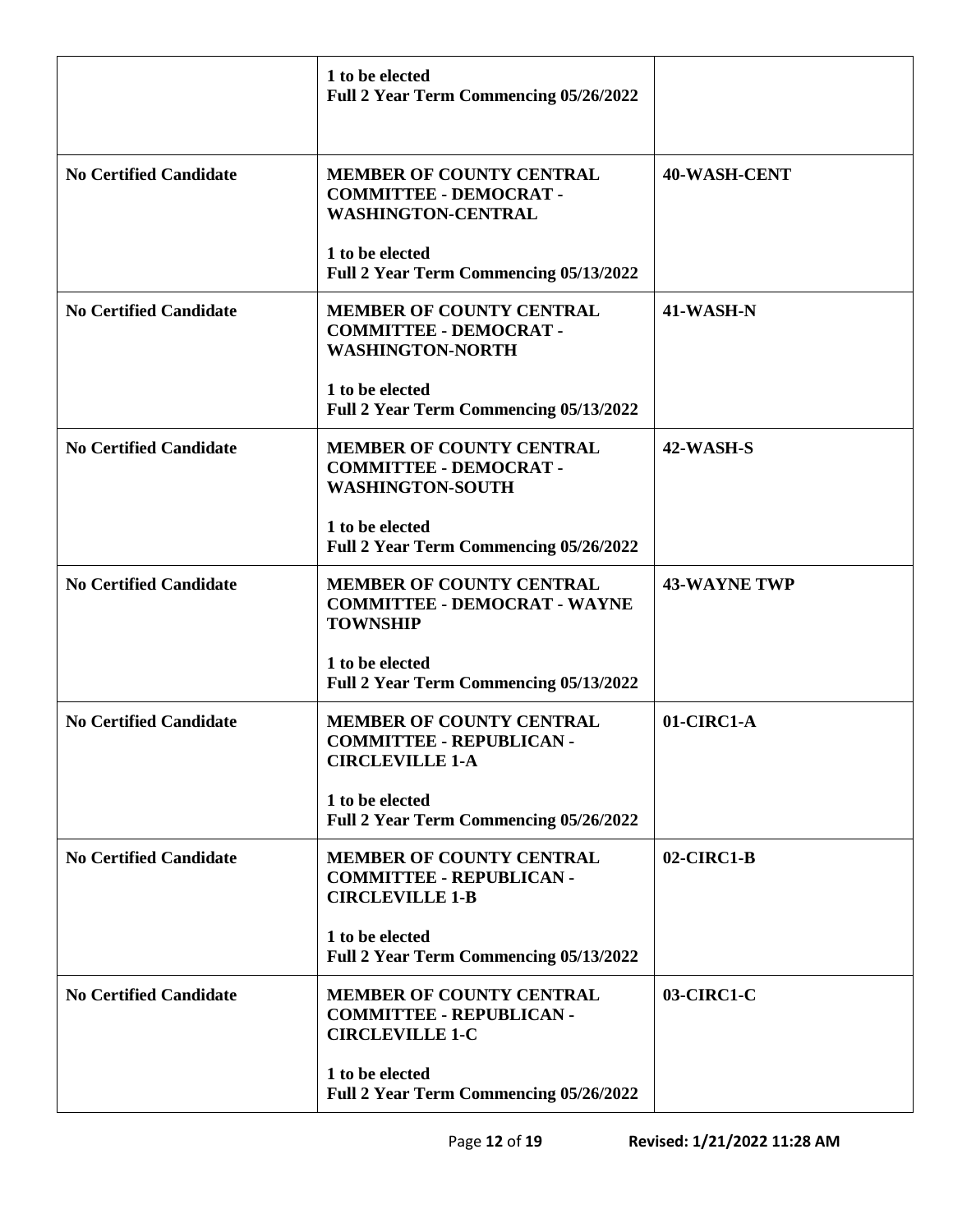| <b>No Certified Candidate</b> | <b>MEMBER OF COUNTY CENTRAL</b><br><b>COMMITTEE - REPUBLICAN -</b><br><b>CIRCLEVILLE 2-A</b><br>1 to be elected | 04-CIRC2-A |
|-------------------------------|-----------------------------------------------------------------------------------------------------------------|------------|
|                               | Full 2 Year Term Commencing 05/26/2022                                                                          |            |
| <b>No Certified Candidate</b> | <b>MEMBER OF COUNTY CENTRAL</b><br><b>COMMITTEE - REPUBLICAN -</b><br><b>CIRCLEVILLE 2-B</b>                    | 05-CIRC2-B |
|                               | 1 to be elected<br>Full 2 Year Term Commencing 05/26/2022                                                       |            |
| <b>No Certified Candidate</b> | <b>MEMBER OF COUNTY CENTRAL</b><br><b>COMMITTEE - REPUBLICAN -</b><br><b>CIRCLEVILLE 3-A</b>                    | 06-CIRC3-A |
|                               | 1 to be elected<br><b>Full 2 Year Term Commencing 05/26/2022</b>                                                |            |
| <b>No Certified Candidate</b> | <b>MEMBER OF COUNTY CENTRAL</b><br><b>COMMITTEE - REPUBLICAN -</b><br><b>CIRCLEVILLE 3-B</b>                    | 07-CIRC3-B |
|                               | 1 to be elected<br>Full 2 Year Term Commencing 05/26/2022                                                       |            |
| <b>No Certified Candidate</b> | <b>MEMBER OF COUNTY CENTRAL</b><br><b>COMMITTEE - REPUBLICAN -</b><br><b>CIRCLEVILLE 4-A</b>                    | 08-CIRC4-A |
|                               | 1 to be elected<br>Full 2 Year Term Commencing 05/26/2022                                                       |            |
| <b>No Certified Candidate</b> | <b>MEMBER OF COUNTY CENTRAL</b><br><b>COMMITTEE - REPUBLICAN -</b><br><b>CIRCLEVILLE 4-B</b>                    | 09-CIRC4-B |
|                               | 1 to be elected<br>Full 2 Year Term Commencing 05/26/2022                                                       |            |
| <b>No Certified Candidate</b> | <b>MEMBER OF COUNTY CENTRAL</b><br><b>COMMITTEE - REPUBLICAN -</b><br><b>CIRCLEVILLE-NORTH</b>                  | 10-CIRC-N  |
|                               | 1 to be elected<br>Full 2 Year Term Commencing 05/26/2022                                                       |            |
| <b>No Certified Candidate</b> | <b>MEMBER OF COUNTY CENTRAL</b><br><b>COMMITTEE - REPUBLICAN -</b><br><b>CIRCLEVILLE-NORTHWEST</b>              | 11-CIRC-NW |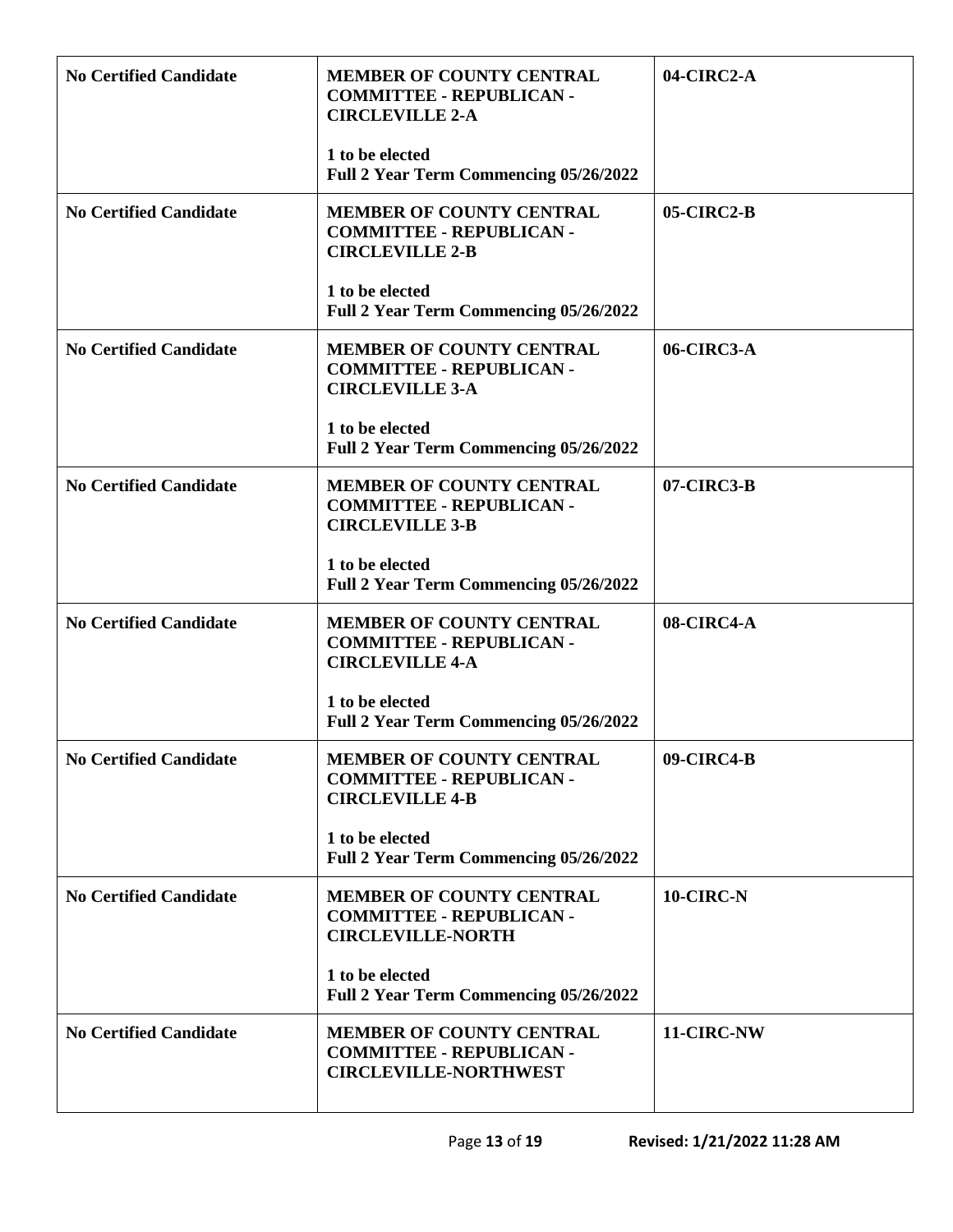|                               | 1 to be elected<br><b>Full 2 Year Term Commencing 05/13/2022</b>                               |                      |
|-------------------------------|------------------------------------------------------------------------------------------------|----------------------|
| <b>No Certified Candidate</b> | <b>MEMBER OF COUNTY CENTRAL</b><br><b>COMMITTEE - REPUBLICAN -</b><br><b>CIRCLEVILLE-SOUTH</b> | 12-CIRC-S            |
|                               | 1 to be elected<br>Full 2 Year Term Commencing 05/26/2022                                      |                      |
| <b>No Certified Candidate</b> | <b>MEMBER OF COUNTY CENTRAL</b><br><b>COMMITTEE - REPUBLICAN - DARBY</b><br><b>CLARKS LAKE</b> | <b>13-DARB CK LK</b> |
|                               | 1 to be elected<br>Full 2 Year Term Commencing 05/26/2022                                      |                      |
| <b>No Certified Candidate</b> | MEMBER OF COUNTY CENTRAL<br><b>COMMITTEE - REPUBLICAN -</b><br><b>DARBY-NORTH</b>              | 14-DARB-N            |
|                               | 1 to be elected<br>Full 2 Year Term Commencing 05/26/2022                                      |                      |
| <b>No Certified Candidate</b> | <b>MEMBER OF COUNTY CENTRAL</b><br><b>COMMITTEE - REPUBLICAN -</b><br><b>DARBY-SOUTH</b>       | 15-DARB-S            |
|                               | 1 to be elected<br><b>Full 2 Year Term Commencing 05/26/2022</b>                               |                      |
| <b>No Certified Candidate</b> | <b>MEMBER OF COUNTY CENTRAL</b><br><b>COMMITTEE - REPUBLICAN -</b><br>DEERCREEK/WILLIAMSPORT   | <b>16-DEER/WLSPT</b> |
|                               | 1 to be elected<br>Full 2 Year Term Commencing 05/26/2022                                      |                      |
| <b>No Certified Candidate</b> | <b>MEMBER OF COUNTY CENTRAL</b><br><b>COMMITTEE - REPUBLICAN -</b><br><b>ASHVILLE-EAST</b>     | <b>17-ASH-E</b>      |
|                               | 1 to be elected<br>Full 2 Year Term Commencing 05/26/2022                                      |                      |
| <b>No Certified Candidate</b> | <b>MEMBER OF COUNTY CENTRAL</b><br><b>COMMITTEE - REPUBLICAN -</b><br><b>ASHVILLE-NORTH</b>    | <b>18-ASH-N</b>      |
|                               | 1 to be elected<br>Full 2 Year Term Commencing 05/26/2022                                      |                      |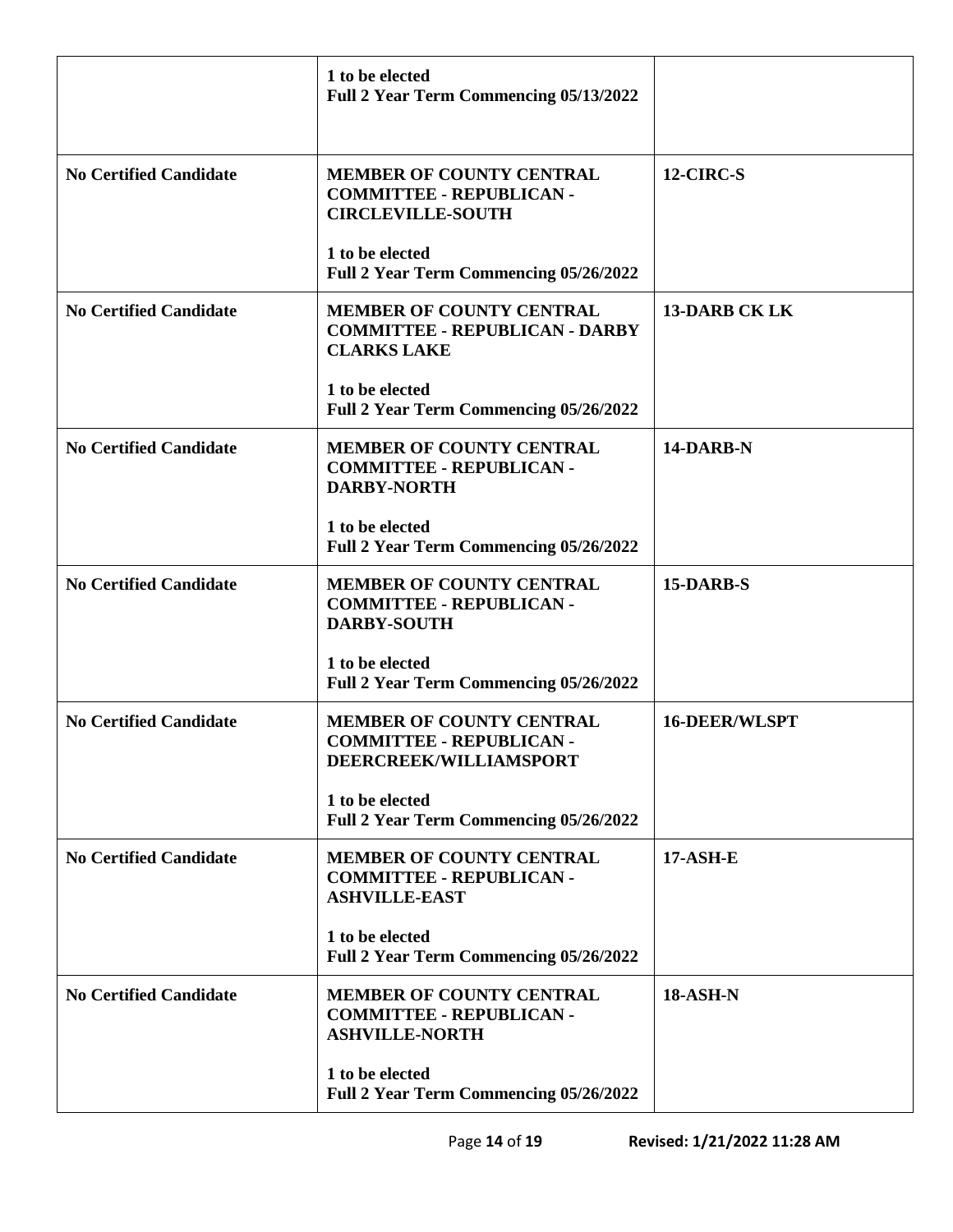| <b>No Certified Candidate</b> | <b>MEMBER OF COUNTY CENTRAL</b><br><b>COMMITTEE - REPUBLICAN -</b><br><b>ASHVILLE-WEST</b><br>1 to be elected | <b>19-ASH-W</b>      |
|-------------------------------|---------------------------------------------------------------------------------------------------------------|----------------------|
|                               | Full 2 Year Term Commencing 05/13/2022                                                                        |                      |
| <b>No Certified Candidate</b> | <b>MEMBER OF COUNTY CENTRAL</b><br><b>COMMITTEE - REPUBLICAN - SOUTH</b><br><b>BLOOMFIELD - NORTH</b>         | <b>20-S BLMFLD-N</b> |
|                               | 1 to be elected<br>Full 2 Year Term Commencing 05/13/2022                                                     |                      |
| <b>No Certified Candidate</b> | <b>MEMBER OF COUNTY CENTRAL</b><br><b>COMMITTEE - REPUBLICAN - SOUTH</b><br><b>BLOOMFIELD - SOUTH</b>         | 21-S BLMFLD-S        |
|                               | 0 to be elected<br>Full 2 Year Term Commencing 05/13/2022                                                     |                      |
| <b>No Certified Candidate</b> | <b>MEMBER OF COUNTY CENTRAL</b><br><b>COMMITTEE - REPUBLICAN -</b><br><b>HARRISON TOWNSHIP</b>                | 22-HRSN TWP          |
|                               | 1 to be elected<br>Full 2 Year Term Commencing 05/26/2022                                                     |                      |
| <b>No Certified Candidate</b> | <b>MEMBER OF COUNTY CENTRAL</b><br><b>COMMITTEE - REPUBLICAN -</b><br><b>JACKSON TOWNSHIP</b>                 | 23-JKSN TWP          |
|                               | 1 to be elected<br><b>Full 2 Year Term Commencing 05/26/2022</b>                                              |                      |
| <b>No Certified Candidate</b> | <b>MEMBER OF COUNTY CENTRAL</b><br><b>COMMITTEE - REPUBLICAN -</b><br><b>MADISON TOWNSHIP</b>                 | 24-MDSN TWP          |
|                               | 1 to be elected<br>Full 2 Year Term Commencing 05/26/2022                                                     |                      |
| <b>No Certified Candidate</b> | <b>MEMBER OF COUNTY CENTRAL</b><br><b>COMMITTEE - REPUBLICAN -</b><br><b>MONROE TOWNSHIP</b>                  | 25-MNRO TWP          |
|                               | 1 to be elected<br>Full 2 Year Term Commencing 05/26/2022                                                     |                      |
| <b>No Certified Candidate</b> | <b>MEMBER OF COUNTY CENTRAL</b><br><b>COMMITTEE - REPUBLICAN -</b><br>DARBYVILLE MUHLENBERG                   | 26-DAR/MHLNB         |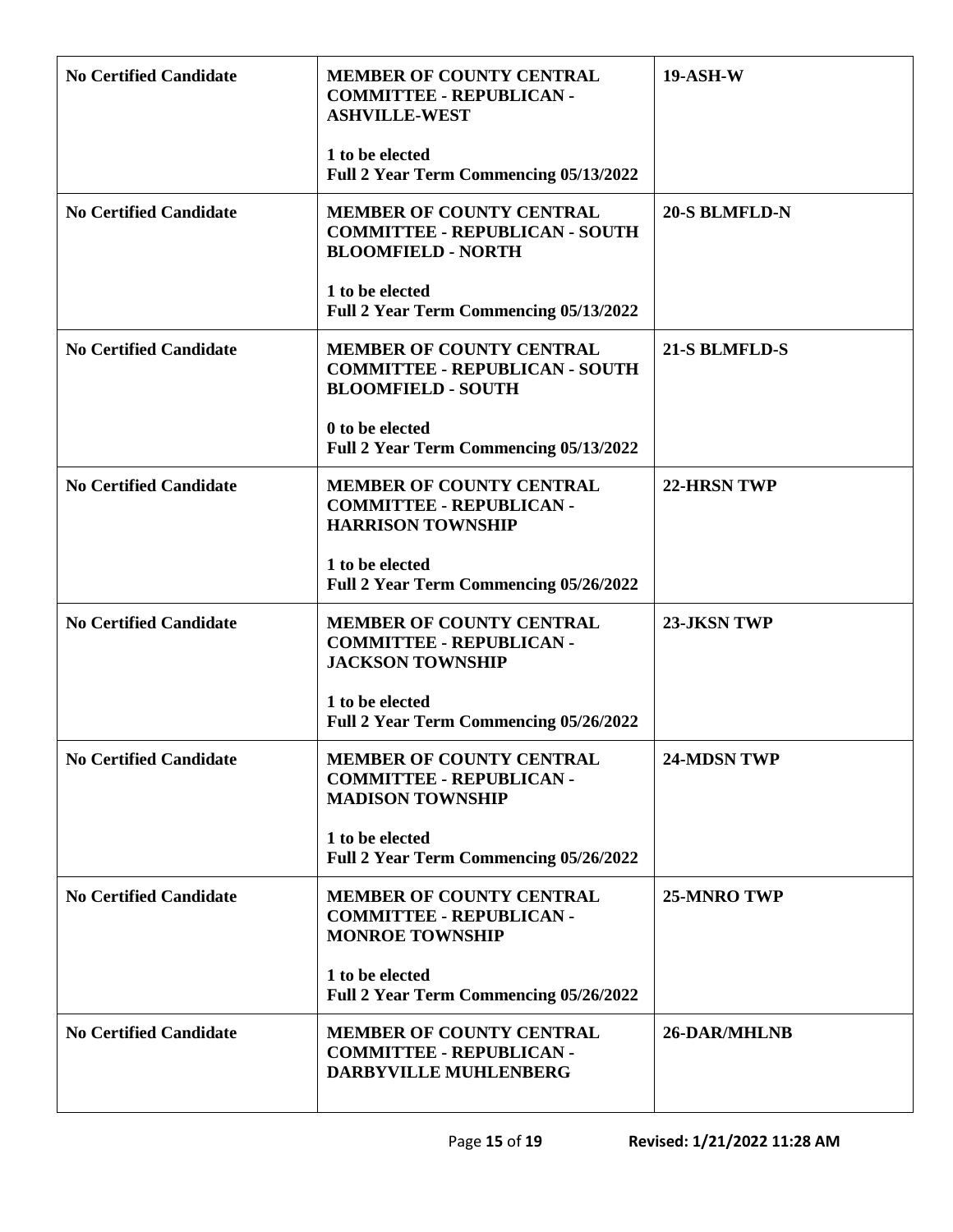|                               | 1 to be elected<br><b>Full 2 Year Term Commencing 05/26/2022</b>                                   |              |
|-------------------------------|----------------------------------------------------------------------------------------------------|--------------|
| <b>No Certified Candidate</b> | <b>MEMBER OF COUNTY CENTRAL</b><br><b>COMMITTEE - REPUBLICAN -</b><br>PERRY/NEW HOLLAND            | 27-PRY/NH    |
|                               | 1 to be elected<br>Full 2 Year Term Commencing 05/26/2022                                          |              |
| <b>No Certified Candidate</b> | <b>MEMBER OF COUNTY CENTRAL</b><br><b>COMMITTEE - REPUBLICAN -</b><br>PICKAWAY-EAST                | 28-PICK-E    |
|                               | 1 to be elected<br><b>Full 2 Year Term Commencing 05/26/2022</b>                                   |              |
| <b>No Certified Candidate</b> | <b>MEMBER OF COUNTY CENTRAL</b><br><b>COMMITTEE - REPUBLICAN -</b><br>PICKAWAY-WEST                | 29-PICK-W    |
|                               | 1 to be elected<br>Full 2 Year Term Commencing 05/13/2022                                          |              |
| <b>No Certified Candidate</b> | <b>MEMBER OF COUNTY CENTRAL</b><br><b>COMMITTEE - REPUBLICAN -</b><br>SALTCREEK-NORTH/TARLTON      | 30-SLT-N/TRL |
|                               | 1 to be elected<br>Full 2 Year Term Commencing 05/13/2022                                          |              |
| <b>No Certified Candidate</b> | <b>MEMBER OF COUNTY CENTRAL</b><br><b>COMMITTEE - REPUBLICAN -</b><br><b>SALTCREEK-SOUTH</b>       | 31-SLT-S     |
|                               | 1 to be elected<br>Full 2 Year Term Commencing 05/13/2022                                          |              |
| <b>No Certified Candidate</b> | <b>MEMBER OF COUNTY CENTRAL</b><br><b>COMMITTEE - REPUBLICAN -</b><br><b>COMMERCIAL POINT-EAST</b> | 32-COMM PT-E |
|                               | 1 to be elected<br>Full 2 Year Term Commencing 05/13/2022                                          |              |
| <b>No Certified Candidate</b> | <b>MEMBER OF COUNTY CENTRAL</b><br><b>COMMITTEE - REPUBLICAN -</b><br><b>COMMERCIAL POINT-WEST</b> | 33-COMM PT-W |
|                               | 1 to be elected<br>Full 2 Year Term Commencing 05/13/2022                                          |              |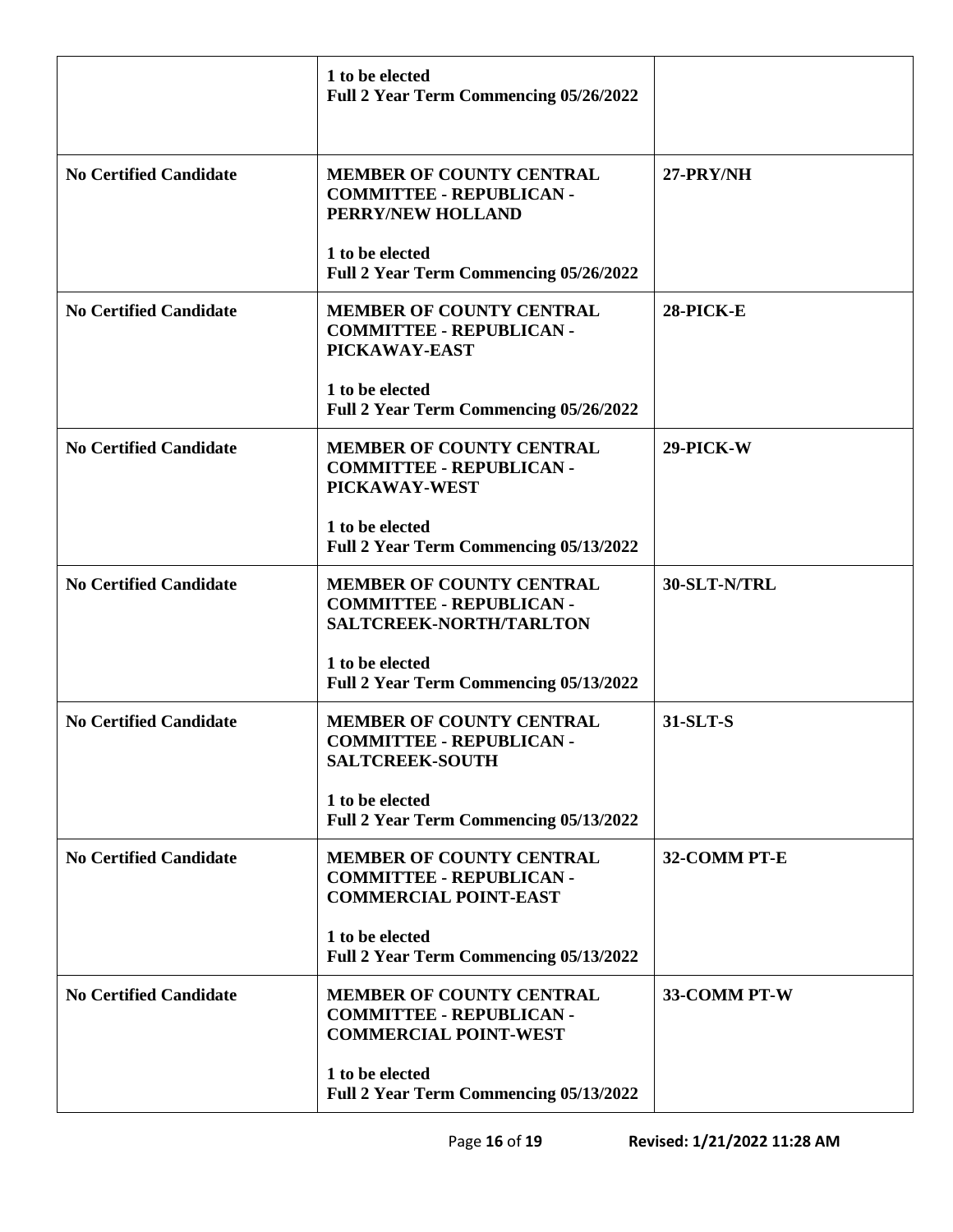| <b>MEMBER OF COUNTY CENTRAL</b><br><b>COMMITTEE - REPUBLICAN -</b><br><b>SCIOTO-NORTHEAST</b>   | 34-SCIOTO-NE       |
|-------------------------------------------------------------------------------------------------|--------------------|
| 1 to be elected<br>Full 2 Year Term Commencing 05/13/2022                                       |                    |
| <b>MEMBER OF COUNTY CENTRAL</b><br><b>COMMITTEE - REPUBLICAN -</b><br><b>SOUTHERN POINT</b>     | <b>35-STHRN PT</b> |
| 1 to be elected<br>Full 2 Year Term Commencing 05/13/2022                                       |                    |
| <b>MEMBER OF COUNTY CENTRAL</b><br><b>COMMITTEE - REPUBLICAN -</b><br><b>SCIOTO-NORTH</b>       | 36-SCIOTO-N        |
| 1 to be elected<br>Full 2 Year Term Commencing 05/13/2022                                       |                    |
| <b>MEMBER OF COUNTY CENTRAL</b><br><b>COMMITTEE - REPUBLICAN -</b><br><b>SCIOTO-SOUTH</b>       | 37-SCIOTO-S        |
| 1 to be elected<br>Full 2 Year Term Commencing 05/26/2022                                       |                    |
| <b>MEMBER OF COUNTY CENTRAL</b><br><b>COMMITTEE - REPUBLICAN -</b><br><b>WALNUT-EAST</b>        | 38-WALNUT-E        |
| 1 to be elected<br>Full 2 Year Term Commencing 05/26/2022                                       |                    |
| <b>MEMBER OF COUNTY CENTRAL</b><br><b>COMMITTEE - REPUBLICAN -</b><br><b>WALNUT-WEST</b>        | 39-WALNUT-W        |
| 1 to be elected<br>Full 2 Year Term Commencing 05/26/2022                                       |                    |
| <b>MEMBER OF COUNTY CENTRAL</b><br><b>COMMITTEE - REPUBLICAN -</b><br><b>WASHINGTON-CENTRAL</b> | 40-WASH-CENT       |
| 1 to be elected<br>Full 2 Year Term Commencing 05/13/2022                                       |                    |
| <b>MEMBER OF COUNTY CENTRAL</b><br><b>COMMITTEE - REPUBLICAN -</b><br><b>WASHINGTON-NORTH</b>   | 41-WASH-N          |
|                                                                                                 |                    |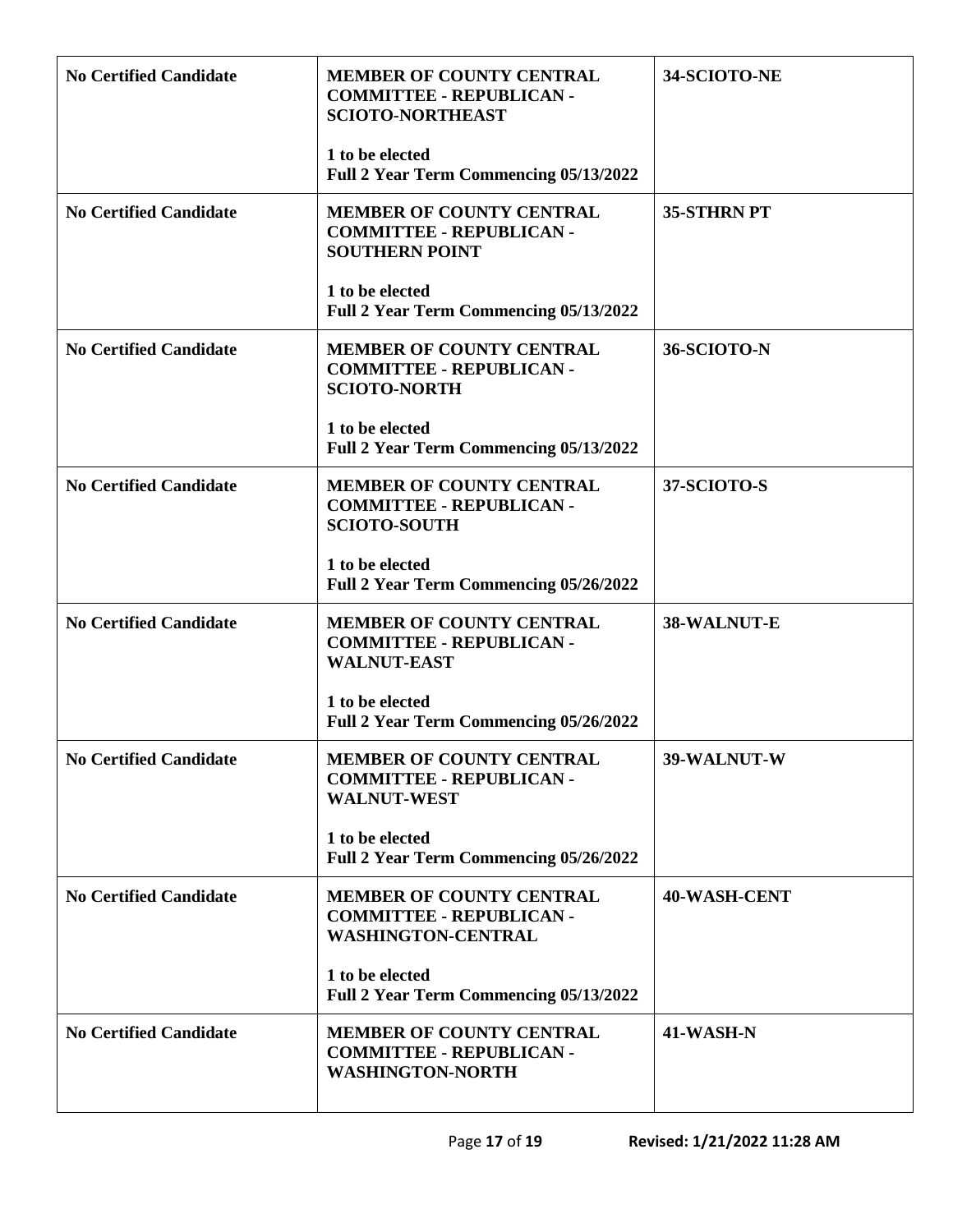|                               | 1 to be elected<br><b>Full 2 Year Term Commencing 05/13/2022</b>                                                                                                |                     |
|-------------------------------|-----------------------------------------------------------------------------------------------------------------------------------------------------------------|---------------------|
| <b>No Certified Candidate</b> | <b>MEMBER OF COUNTY CENTRAL</b><br><b>COMMITTEE - REPUBLICAN -</b><br><b>WASHINGTON-SOUTH</b><br>1 to be elected<br>Full 2 Year Term Commencing 05/13/2022      | 42-WASH-S           |
| <b>No Certified Candidate</b> | <b>MEMBER OF COUNTY CENTRAL</b><br><b>COMMITTEE - REPUBLICAN - WAYNE</b><br><b>TOWNSHIP</b><br>1 to be elected<br><b>Full 2 Year Term Commencing 05/26/2022</b> | <b>43-WAYNE TWP</b> |
|                               |                                                                                                                                                                 |                     |

| <b>All Issues</b>          |                                                                                                                                                                                        |                                                                                                                                                        |
|----------------------------|----------------------------------------------------------------------------------------------------------------------------------------------------------------------------------------|--------------------------------------------------------------------------------------------------------------------------------------------------------|
| <b>Entity, Overlaps</b>    | <b>Issue Number, Description</b>                                                                                                                                                       | <b>Precincts</b>                                                                                                                                       |
| <b>CITY OF CIRCLEVILLE</b> | <b>ELECTRIC AGGREGATION</b>                                                                                                                                                            | 01/1-CIRC1-A, 02/1-CIRC1-B,<br>03/1-CIRC1-C, 04/1-CIRC2-A,<br>05/1-CIRC2-B, 05/2-CIRC2-B,<br>06/1-CIRC3-A, 07/1-CIRC3-B,<br>08/1-CIRC4-A, 09/1-CIRC4-B |
| <b>PERRY TOWNSHIP</b>      | <b>PROPERTY TAX (RENEWAL - 1.5 mills,</b><br>5 YEARS, COMMENCING 2022, FIRST<br><b>DUE 2023</b> )<br><b>MAINTAINING AND OPERATING</b><br><b>CEMETERIES</b>                             | 27/1-PRY/NH, 27/2-PRY/NH,<br>27/3-PRY/NH, 27/4-PRY/NH                                                                                                  |
| <b>CIRCLEVILLE 3-B</b>     | <b>LOCAL OPTION</b><br>(SUNDAY SALE OF WINE AND<br><b>MIXED BEVERAGES BETWEEN TEN</b><br>A.M. AND MIDNIGHT)<br>ALDI, INC., OHIO<br>23455 US ROUTE 23 S<br><b>CIRCLEVILLE, OH 43113</b> | - All Splits<br>07                                                                                                                                     |